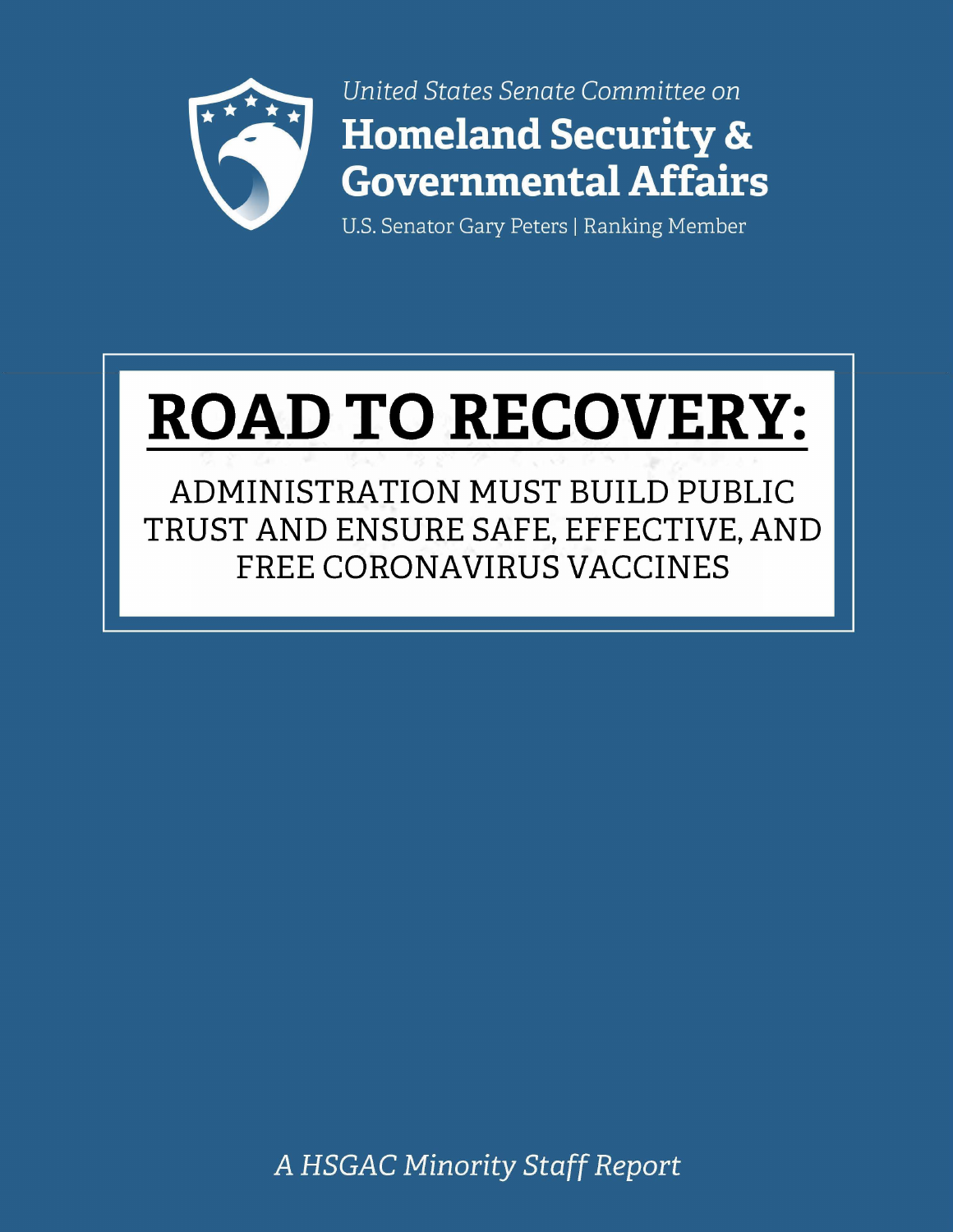#### **Road to Recovery: Administration Must Build Trust and Ensure Safe, Effective, and Free Coronavirus Vaccines**

# **TABLE OF CONTENTS**

| $I_{\cdot}$ | THE ADMINISTRATION MUST ENSURE SAFETY AND                                                                             |
|-------------|-----------------------------------------------------------------------------------------------------------------------|
| II.         | THE ADMINISTRARION MUST ADDRESS ONGOING SHORTAGES                                                                     |
| III.        | VACCINE DISTRIBUTION AND ALLOCATION MUST BE<br>A. The Administration's Playbook Lacks Critical Distribution Details15 |
| IV.         | A COVID-19 VACCINE MUST BE FREE OF CHARGE<br>B. Pharmaceutical Companies Should Not Be Allowed to Gouge Americans19   |
|             |                                                                                                                       |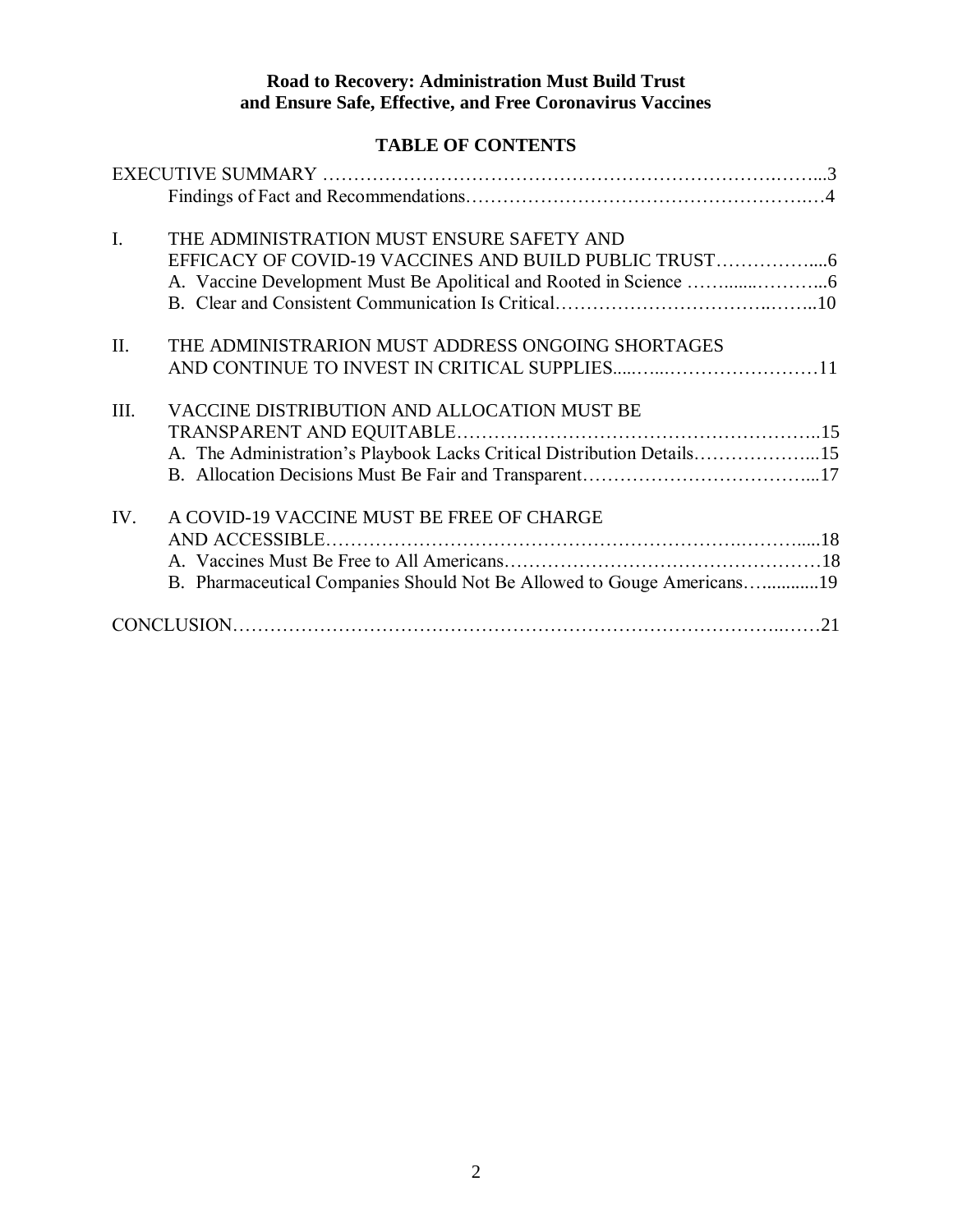#### **Executive Summary**

Public health preparedness is an issue of national security. As of this report, the novel coronavirus (COVID-19) pandemic has infected more than 8 million Americans, and taken the lives of more than 219,000, leaving the United States to represent the highest number of cases and deaths in the world. The Trump Administration's failure to establish a comprehensive response that includes a surge in testing, contact tracing, and the availability of personal protective equipment (PPE), as well as the Administration's continued political interference in what should be a science-based public health response, has made combating this pandemic even harder.

A safe and effective vaccine that is free of charge and widely available to all Americans is an essential factor in reducing the spread of COVID-19. As of September 1, 2020, taxpayers have invested about \$12.6 billion in vaccine development and manufacturing through Operation Warp Speed, a public-private partnership set up under the Department of Health and Human Services (HHS) to expedite the development and, once approved, widespread distribution of a vaccine. Operation Warp Speed aims to expedite what is ordinarily a lengthy, multi-year timeline by streamlining critical steps to accelerate the development, manufacture, and distribution of a potential vaccine. This program has set a goal of making an initial 300 million doses of COVID-19 vaccines available by January 2021. Despite these efforts, critical aspects of an effective vaccine development and distribution plan must still be addressed to fully prepare the U.S. to equitably deliver safe and effective COVID-19 vaccines to every American who wants one.

Although the federal government has significant experience mobilizing widespread vaccine campaigns, specifically with regard to influenza, the Trump Administration failed to release its vaccine distribution strategy until mid-September 2020. As part of this strategy, states were required to submit their own comprehensive immunization plans to the Centers for Disease Control and Prevention (CDC) by October 16, 2020 – a much too short timeframe of one month. Mass production and distribution of COVID-19 vaccines will be a novel and uncharted endeavor and the Trump Administration has not yet taken sufficient steps to prepare the American people for this effort. Repeated and sustained political interference in key scientific decisions, including the vaccine approval and authorization process, has further undermined the public confidence necessary to ensure Americans are willing to receive a COVID-19 vaccine.

This report, undertaken at the direction of U.S. Senator Gary Peters, Ranking Member of the Homeland Security and Governmental Affairs Committee, identifies critical gaps in the Administration's vaccine preparedness measures and recommends essential actions to strengthen our nation's response and speed the return to a post-pandemic world. More than nine months since President Trump learned about the severity and lethality of the coming COVID-19 pandemic, the United States still lacks a comprehensive national plan to combat the virus and continues to struggle securing N95 respirators and testing reagents, putting all Americans at increased risk.

To ensure the swift and equitable distribution of COVID-19 vaccines once available, the Administration must implement an inclusive and comprehensive vaccine strategy rooted in science and transparency. The Administration must also ensure pharmaceutical companies that have received billions in taxpayer funding to develop and manufacture vaccines are held accountable to the taxpayers, and that any vaccine is safe, free, and widely available to every American.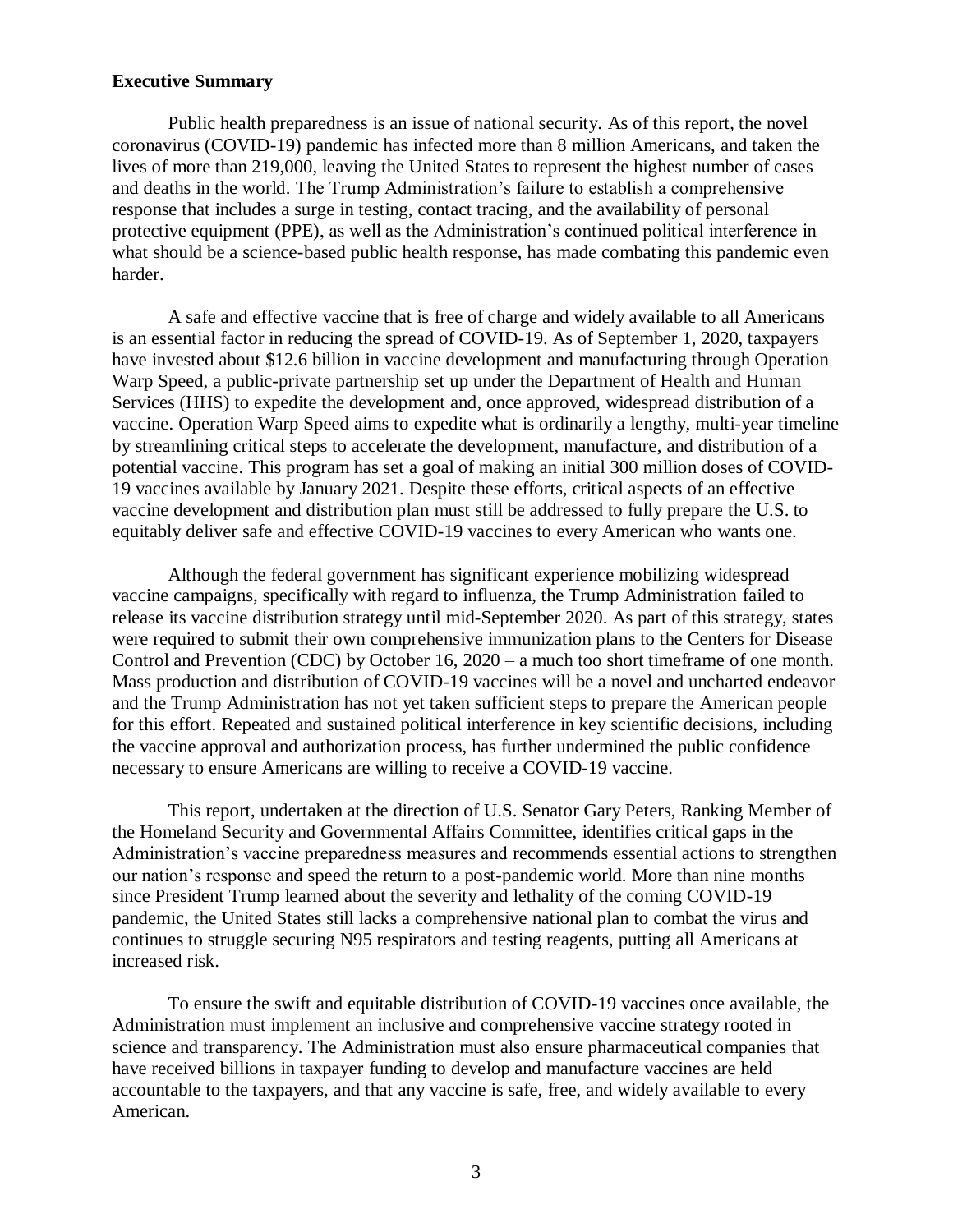## **Findings of Fact and Recommendations**

# **Findings of Fact**

- 1. **The Trump Administration's politicization of the COVID-19 response and failure to provide clear, consistent, and evidence-based information has eroded public trust in any COVID-19 vaccine:** Americans' willingness to receive an eventual vaccine has fallen dramatically since the spring, as concerns about politicization have increased. Millions of Americans will need to be vaccinated to mitigate the spread of the virus.
- 2. **The Trump Administration has failed to provide states with sufficient amounts of critical supplies needed to combat COVID-19:** While the federal government has made progress in bolstering domestic production of critical ancillary supplies for vaccines, like needles and syringes, the U.S. is still facing shortages of PPE, including N95 respirators, that are critical to reducing the spread of COVID-19 and safely administering an eventual vaccine.
- 3. **COVID-19 has disproportionately affected communities of color, but the Administration's Playbook does not adequately account for these disparities:** Communities of color face double the risk of contracting and dying from COVID-19 compared to white communities. These disparities are due to a multitude of factors, including systemic health, economic, and social inequities that the Trump Administration has failed to take into account in its plans to distribute eventual COVID-19 vaccines.
- 4. **The Administration's Playbook does not sufficiently address how vaccine distribution will be funded:** Although the Administration has provided states, territories, and Tribes with guidance for vaccine distribution planning, these jurisdictions still need funding and additional resources to effectively carry out their plans. The Administration has not provided support for maintenance of adequate information technology systems, communications with the public, or vaccine administration. The CDC recently disbursed \$200 million to states to prepare for vaccine distribution; however, according to CDC Director Redfield's September testimony before Congress, approximately \$6 billion is still needed. Federal funding is critical to ensuring equitable and safe vaccine distribution.
- 5. **COVID-19 vaccines should be provided at no cost to all Americans; however, the Trump Administration has not been fully transparent about the eventual cost to individuals for a vaccine:** Although Congress and the Administration have taken steps to ensure that vaccines are widely available and covered with no out of pocket costs for consumers through most private insurance plans, Medicaid, and Medicare, potential coverage gaps remain, particularly for Medicare beneficiaries when a vaccine is provided under an Emergency Use Authorization (EUA), the uninsured, and the underinsured. Some pharmaceutical companies have pledged not to profit off their COVID-19 vaccines, while others have failed to definitively state they will not take advantage of this pandemic for profit.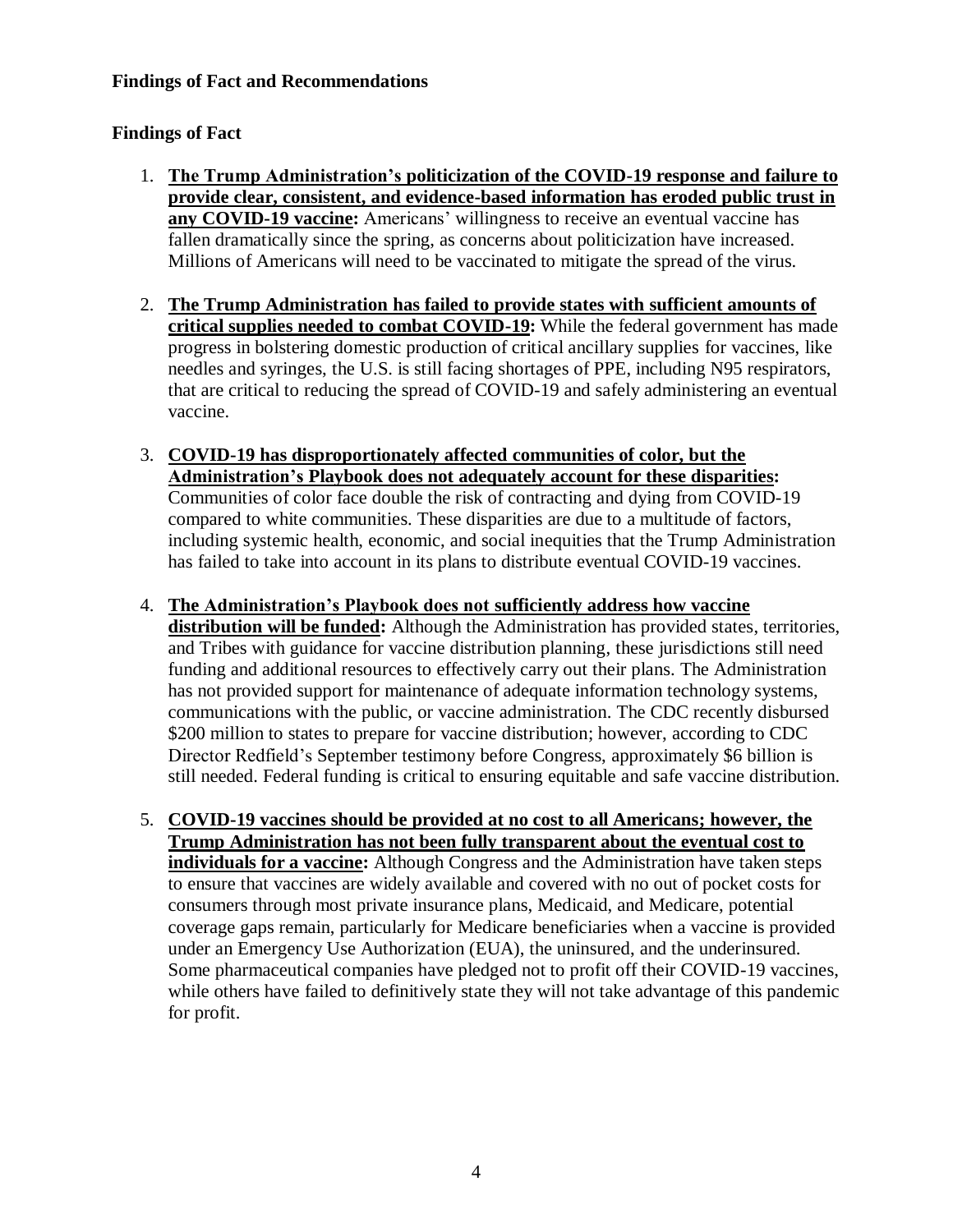## **Recommendations**

- 1. **The Administration must immediately commit to and enact full transparency in the vaccine development, approval, and distribution processes:** Pharmaceutical companies should release, to the extent practicable, safety and effectiveness data from their clinical trials, once available; the Office of Management and Budget (OMB) should ensure transparency in the regulatory review process; the federal government should release more information regarding the terms of contracts and agreements with private industry for COVID-19 vaccines; and the CDC should publish its framework, once available, for determining distribution and allocation so the public can be assured that a vaccine is free, safe, effective, and equitably distributed.
- 2. **Science, not politics, must drive the release of a COVID-19 vaccine:** The White House must stop interfering in scientific decisions, including the Emergency Use Authorization (EUA) process, and public health experts must develop an evidence-based, transparent communications strategy on COVID-19 vaccines. Congress must pass the *Science and Transparency Over Politics Act*, S. 4638, cosponsored by Senator Peters, which would charge agency watchdogs with investigating political interference in the COVID-19 response – ensuring oversight and transparency. Congress should also combat vaccine misinformation and disinformation by passing Senator Peters' *COVID-19 Disinformation Task Force Act*, S. 4499, to inform the public about the risks of pandemic-related misinformation and disinformation.
- 3. **The CDC should release a detailed plan to address racial disparities in vaccine**  distribution: For a vaccine to be effective, it must be widely distributed and accessible to all communities, especially those hardest hit by COVID-19. The Administration must articulate how vaccine distribution will address racial disparities and how the federal government will build trust with communities of color. This plan should include tracking demographic distribution data to ensure transparent and equitable distribution.
- 4. **The Trump Administration must ensure every community in the country has the resources needed for equitable vaccine distribution:** The Administration should ensure all states, Tribes, and territories have the resources they need to implement their plans in order to safely and equitably distribute COVID-19 vaccines and request additional appropriations from Congress to ensure this, if necessary.
- 5. **The Administration must take swift action to invest in the critical supplies necessary to combat COVID-19 and plan for longer-term investments in domestic advanced manufacturing of these supplies:** COVID-19 has exposed the many vulnerabilities of our medical supply chain. Throughout this pandemic, the Administration should ensure the availability of critical supplies through its authorities under the *Defense Production Act*. To be prepared for the next crisis, Congress must pass the *HOME Act*, S. 3780, introduced by Senator Peters, which would invest in domestic advanced manufacturing and encourage agencies to enter into long-term contracts for critical drugs and supplies.
- 6. **Congress and the Administration must ensure that a vaccine is available free of cost to every individual and that pharmaceutical companies are held accountable:** The Administration must commit to ensuring uninsured and underinsured Americans, as well as Medicare beneficiaries, have access to a vaccine free of charge. Pharmaceutical companies that received taxpayer funding for vaccine development and manufacturing should pledge not to profit off of a pandemic.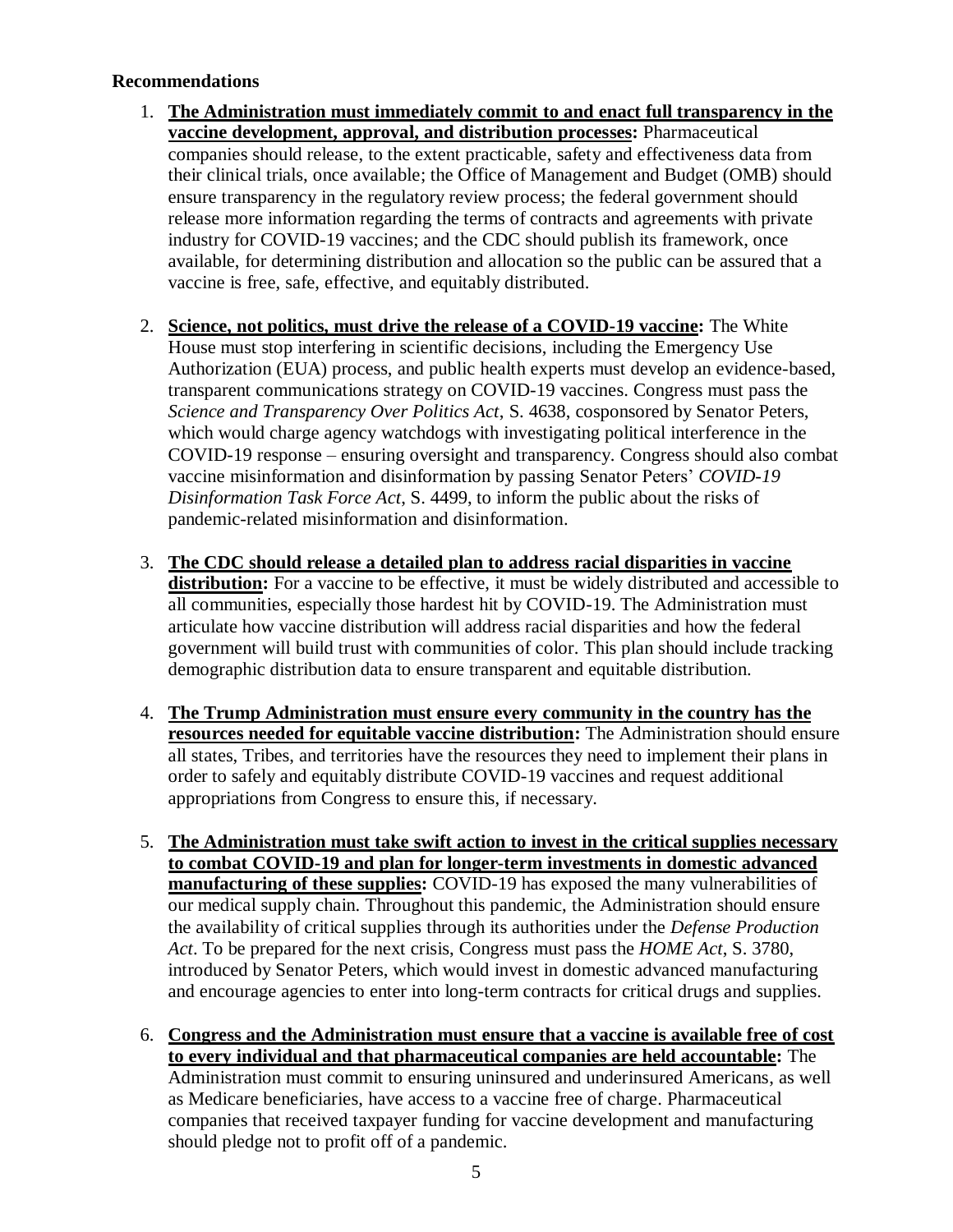## **I. THE ADMINISTRATION MUST ENSURE SAFETY AND EFFICACY OF COVID-19 VACCINES AND BUILD PUBLIC TRUST**

The Trump Administration's Strategy for Distributing a COVID-19 vaccine, released on September 16, 2020, set a goal of "ensuring that every American who wants to receive a COVID-19 vaccine can receive one."<sup>1</sup> As the pandemic spread across the U.S. in March 2020, President Trump made a similar, but unfulfilled, promise to the American people when he said, "anyone who wants a [COVID-19] test can get a test."<sup>2</sup> In order to achieve the Administration's goal that every American will have access to a COVID-19 vaccine, the Administration must ensure any vaccine adheres to stringent scientific standards to guarantee safety and effectiveness for eventual distribution. The federal government must also take all possible steps to build public trust by engaging in transparent and active communications with the public and key stakeholders in a consistent, evidence-based manner. Unfortunately, the opposite has occurred.

Public willingness to take a COVID-19 vaccine has fallen dramatically. Since April 2020, the percentage of U.S. adults who say they will get vaccinated for COVID-19 has decreased by 21 points, from 72% to 51%.<sup>3</sup> At the same time, nearly two-thirds of Americans are concerned that, due to political pressure from the Administration, the FDA will rush to approve a vaccine without first ensuring it is safe and effective.<sup>4</sup> People in Michigan report similar concerns, with a third of voters stating they would not get a COVID-19 vaccine, even if it was recommended by their doctor.<sup>5</sup> This shift in public opinion is in direct response to repeated and increasing revelations that top Trump Administration officials have taken actions that supersede scientific and expert recommendations for COVID-19 response efforts. Because of this extraordinary political interference, urgent action is now needed to safeguard the scientific process at our nation's public health agencies, ensure the development of a safe and effective vaccine, and rebuild the trust of the American people.

#### **A. Vaccine Development Must Be Apolitical and Rooted in Science**

To determine if a vaccine is safe and effective, it must first be evaluated through rigorous testing and clinical trials. As of September 23, 2020, four COVID-19 vaccine candidates supported by Operation Warp Speed are in Phase III clinical trials, the final stage before a vaccine is authorized for emergency use or licensed (i.e. approved) by the FDA if found adequately safe and effective.<sup>6</sup> To build public trust in the rigor of these trials, all four developers have released the clinical protocols for their studies.<sup>7</sup> All four clinical trials are also being

<sup>1</sup> Department of Health and Human Services, *From the Factory to the Frontlines: The Operation Warp Speed Strategy for Distributing a COVID-19 Vaccine* (Sept. 16, 2020) (hereinafter "HHS OWS Distribution Strategy").

<sup>2</sup> *Anyone Who Wants a Coronavirus Test Can Have One, Trump Says. Not Quite, Says His Administration*, New York Times (Mar. 7, 2020) [\(https://www.nytimes.com/2020/03/07/us/politics/trump-coronavirus-messaging.html\)](https://www.nytimes.com/2020/03/07/us/politics/trump-coronavirus-messaging.html).

<sup>3</sup> *A Trend That Worries Health Experts: As U.S. Gets Closer to COVID-19 Vaccine, Fewer People Say They'd Get One*, Morning Consult (Sept. 11, 2020) [\(https://morningconsult.com/2020/09/11/vaccine-acceptance-public-poll/\)](https://morningconsult.com/2020/09/11/vaccine-acceptance-public-poll/).

<sup>4</sup> Kaiser Family Foundation, *KFF Health Tracking Poll - September 2020: Top Issues in 2020 Election, The Role of Misinformation, and Views on A Potential Coronavirus Vaccine* (Sept. 10, 2020) [\(https://www.kff.org/coronavirus-covid-](https://www.kff.org/coronavirus-covid-19/report/kff-health-tracking-poll-september-2020/)[19/report/kff-health-tracking-poll-september-2020/\)](https://www.kff.org/coronavirus-covid-19/report/kff-health-tracking-poll-september-2020/).

<sup>5</sup> *More than a third of Michigan voters say they won't get vaccinated against COVID-19*, Detroit News (Oct. 6, 2020) [\(https://www.detroitnews.com/story/news/local/michigan/2020/10/07/one-third-michigan-voters-wont-get-fda-approved-covid-](https://www.detroitnews.com/story/news/local/michigan/2020/10/07/one-third-michigan-voters-wont-get-fda-approved-covid-19-vaccine/5899708002/)[19-vaccine/5899708002/\)](https://www.detroitnews.com/story/news/local/michigan/2020/10/07/one-third-michigan-voters-wont-get-fda-approved-covid-19-vaccine/5899708002/).

<sup>6</sup> National Institutes of Health, *Fourth large-scale COVID-19 vaccine trial begins in the United States* (Sept. 23, 2020).

<sup>7</sup> *AstraZeneca, Under Fire for Vaccine Safety, Releases Trial Blueprints,* New York Times (Sept. 19, 2020) [\(https://www.nytimes.com/2020/09/19/health/astrazeneca-vaccine-safety-blueprints.html\)](https://www.nytimes.com/2020/09/19/health/astrazeneca-vaccine-safety-blueprints.html); *Johnson & Johnson's Vaccine*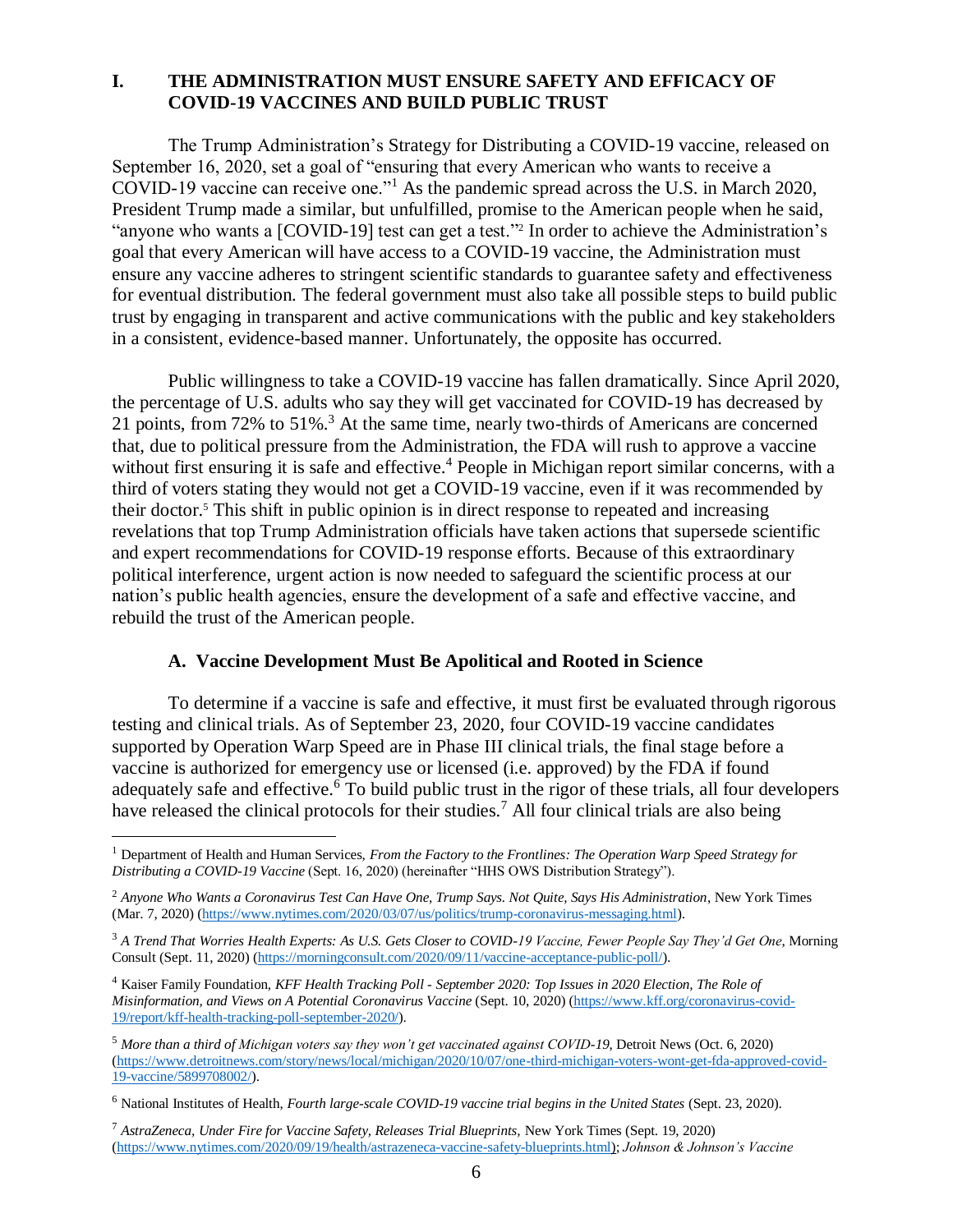monitored by a Data and Safety Monitoring Board (DSMB), an independent group of experts who review clinical trial data for safety and scientific merit and make recommendations regarding the study. <sup>8</sup> DSMB panels have been described by one bioethicist as the "key guardians of science and safety."<sup>9</sup> Of the four vaccine candidates, AstraZeneca's U.S. clinical trials are currently on hold due to a suspected adverse reaction as the FDA investigates, and Johnson  $\&$ Johnson has paused its clinical trial after one study participant experienced an unexplained illness.<sup>10</sup> Pauses in vaccine trials are not uncommon, according to experts such as Dr. Anthony Fauci, the Director of the National Institute of Allergy and Infectious Diseases.<sup>11</sup> Moderna and Pfizer's clinical trials continue.

In the United States, before a vaccine can be made available, it must first be licensed or authorized for emergency use by the FDA. During certain emergency circumstances, the FDA may issue an EUA, temporarily allowing the use of an unapproved medical product that, based on the available evidence, "may be effective" and whose "known and potential benefits" outweigh the "known and potential risks." <sup>12</sup> However, because the EUA process typically requires a lower burden of proof for effectiveness than the FDA's standard licensure process, public transparency and rigorous guidance for any EUA-authorized vaccine is critical. In an effort to ensure transparency, the FDA's Vaccines and Related Biological Products Advisory Committee (VRBPAC) will meet publicly to discuss the "development, authorization, and/or licensure of vaccines to prevent COVID-19." Ultimately, before the FDA issues an EUA, it plans to hold a public meeting of its VRBPAC to "discuss whether the available safety and effectiveness data support authorization of an EUA for the specific request under review."<sup>13</sup>

The Administration's lack of transparency and political pressure in scientific processes has undermined the work of our public health experts, the global effort to identify safe and effective vaccines, and the public trust. Reports indicate the Administration has either altered or pressured the CDC into altering scientific reports and guidance for cruise ships, in-person learning at schools, and COVID-19 diagnostic testing.<sup>14</sup> One report indicated that the White

<sup>10</sup> As AstraZeneca's Covid-19 vaccine trial remains on hold in U.S., participants waiting on a second dose are in limbo, STAT News (Oct. 6, 2020) [\(https://www.statnews.com/2020/10/06/astrazeneca-covid19-second-dose-trial-vaccine/\)](https://www.statnews.com/2020/10/06/astrazeneca-covid19-second-dose-trial-vaccine/); *Johnson & Johnson Covid-19 vaccine study paused due to unexplained illness in participant*, STAT News (Oct. 13, 2020) (https://www.statnews.com/2020/10/12/johnson-johnson-covid-19-vaccine-study-paused-due-to-unexplained-illness-inparticipant/).

<sup>12</sup> 21 U.S.C. § 360bbb-3(c).

*Advances, Sparking Optimism in Race*, New York Times (Sept. 23, 2020) [\(https://www.nytimes.com/2020/09/23/health/covid-](https://www.nytimes.com/2020/09/23/health/covid-19-vaccine-johnson-and-johnson.html)[19-vaccine-johnson-and-johnson.html\)](https://www.nytimes.com/2020/09/23/health/covid-19-vaccine-johnson-and-johnson.html).

<sup>8</sup> Food and Drug Administration, *Guidance for Clinical Trial Sponsors* (Mar. 2006) (https://www.fda.gov/media/75398/download).

<sup>9</sup> *The secretive group at the center of the nation's largest vaccine trials*, CNN Health (Oct. 3, 2020) [\(https://www.cnn.com/2020/10/03/health/dsmb-role-coronavirus-vaccine-trial/index.html\)](https://www.cnn.com/2020/10/03/health/dsmb-role-coronavirus-vaccine-trial/index.html). Moderna, AstraZeneca, and Johnson & Johnson all share the same DSMB because they are being funded by the federal government. Pfizer has a different DSMB because they are funding their own clinical trials.

<sup>&</sup>lt;sup>11</sup> Fauci: Pausing vaccine trial for safety review is "not uncommon at all," Axios (Sept. 9. 2020) [\(https://www.axios.com/astrazeneca-vaccinie-phase-3-fauci-covid-45460394-aeb0-4608-a818-7f712c1706c3.html\)](https://www.axios.com/astrazeneca-vaccinie-phase-3-fauci-covid-45460394-aeb0-4608-a818-7f712c1706c3.html); *3 Covid-19 Trials Have Been Paused for Safety. That's a Good Thing*, New York Times (Oct. 14, 2020) (https://www.nytimes.com/2020/10/14/health/covid-clinical-trials.html).

<sup>13</sup> Food and Drug Administration, *Vaccines and Related Biological Products Advisory Committee* (accessed Oct. 13, 2020); Food and Drug Administration, *Emergency Use Authorization for Vaccines to Prevent COVID-19: Guidance for Industry* (Oct. 2020).

<sup>&</sup>lt;sup>14</sup> Scoop: CDC director overruled on cruise ship ban, Axios (Sept. 29, 2020) [\(https://www.axios.com/scoop-white-house](https://www.axios.com/scoop-white-house-overruled-cdc-cruise-ships-florida-91442136-1b8e-442e-a2a1-0b24e9a39fb6.html)[overruled-cdc-cruise-ships-florida-91442136-1b8e-442e-a2a1-0b24e9a39fb6.html\)](https://www.axios.com/scoop-white-house-overruled-cdc-cruise-ships-florida-91442136-1b8e-442e-a2a1-0b24e9a39fb6.html); *C.D.C. Testing Guidance Was Published Against Scientists' Objections,* New York Times, (Sept. 17, 2020) [\(https://www.nytimes.com/2020/09/17/health/coronavirus-](about:blank)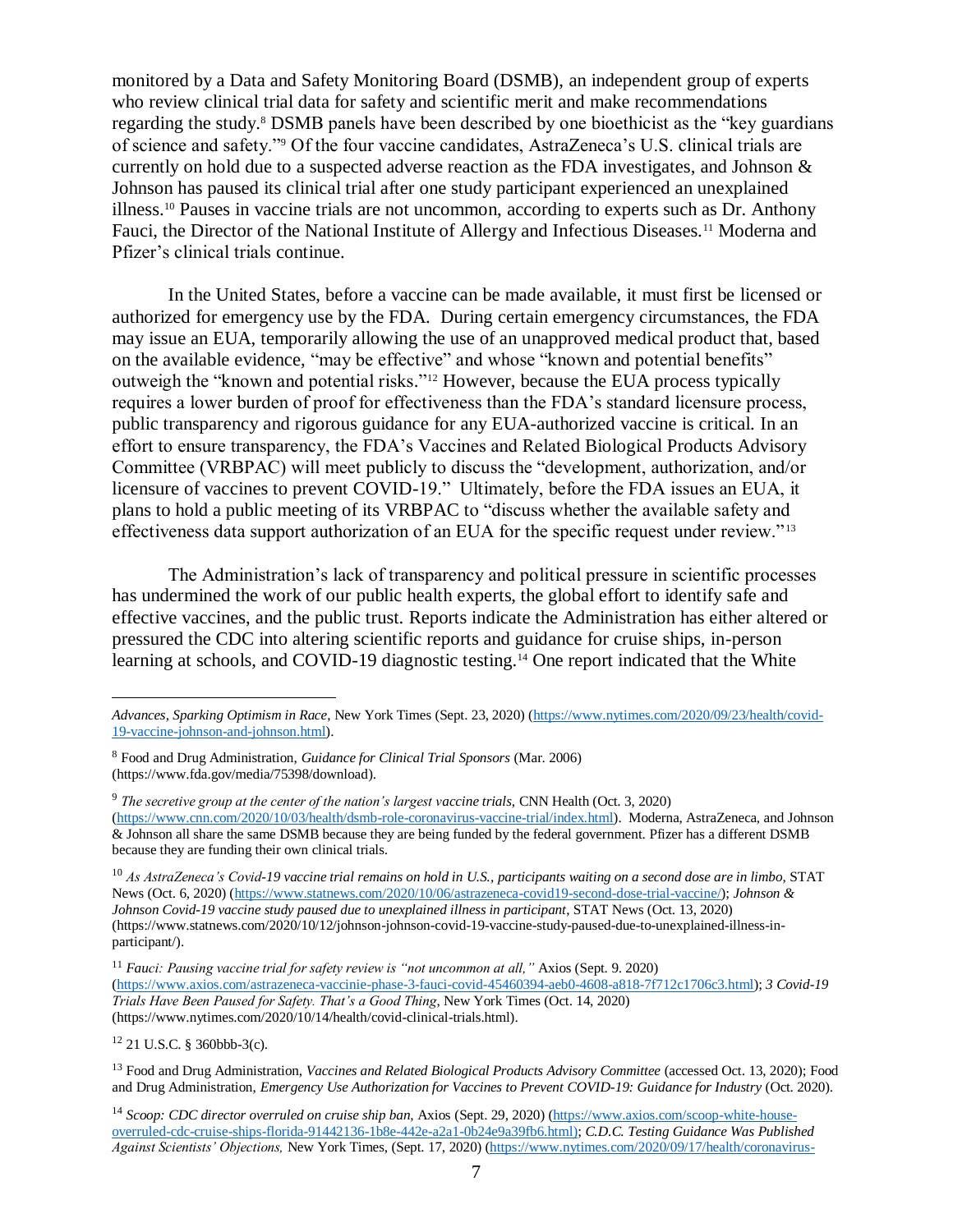House entirely blocked CDC guidance that would have required face masks on public transportation.<sup>15</sup> Concerns of political interference also extend to the FDA, which issued EUAs for hydroxychloroquine and convalescent plasma as treatments for COVID-19 only after consistent pressure from the White House and the President. The FDA was forced to revoke the hydroxychloroquine EUA following mounting evidence of its potentially serious side effects and lack of effectiveness.<sup>16</sup>

Efforts by the FDA, CDC, and other public health agencies to address public concerns about vaccine safety and effectiveness have been repeatedly undermined by political officials, including the President himself, who has linked the timing of vaccine availability to the upcoming 2020 election.<sup>17</sup> After the FDA submitted draft guidance for COVID-19 vaccine EUA – with strict safety standards – for review by the Office of Management and Budget (OMB), a part of the Executive Office of the President, the Administration failed to include the guidance on its public tracking system (RegInfo.gov). The day after news of the guidance broke, the President threatened not to approve it. The White House has since approved the guidance, but only after it initially blocked the guidance entirely and the FDA released a version of the guidance on its own.<sup>18</sup> These types of actions increase politicization concerns in what should be an independent and scientifically rigorous process.

The FDA's COVID-19 EUA guidance requires all Phase III trials to provide data for a "median follow-up duration of at least two months after completion of the full vaccination regimen," so that FDA can thoroughly assess adverse events and other risk-benefit data.<sup>19</sup> Dr. Peter Marks, Director of the FDA Center for Biologics Evaluation and Research, explained that generally, when examining data on vaccination safety and effectiveness, the median timeframe when most adverse events occur is between two to three months. Dr. Marks described this

 $\overline{a}$ 

<sup>16</sup> *Trump Pressed for Plasma Therapy. Officials Worry, Is an Unvetted Vaccine Next?*, New York Times (Sept. 12, 2020) [\(https://www.nytimes.com/2020/09/12/us/politics/trump-coronavirus-treatment-vaccine.html\)](https://www.nytimes.com/2020/09/12/us/politics/trump-coronavirus-treatment-vaccine.html); *Former FDA leaders decry emergency authorization of malaria drugs for coronavirus,* Science Magazine, (Apr. 7, 2020)

[testing-cdc.html\)](about:blank); *Behind the White House Effort to Pressure the C.D.C. on School Openings*, New York Times (Sept. 28, 2020) [\(https://www.nytimes.com/2020/09/28/us/politics/white-house-cdc-coronavirus-schools.html\)](https://www.nytimes.com/2020/09/28/us/politics/white-house-cdc-coronavirus-schools.html); Johnson & Johnson, *Political Appointees Meddled in CDC's 'Holiest of the Holy' Health Reports*, New York Times (Sept. 12, 2020) [\(https://www.nytimes.com/2020/09/12/us/politics/trump-coronavirus-politics-cdc.html\)](https://www.nytimes.com/2020/09/12/us/politics/trump-coronavirus-politics-cdc.html).

<sup>&</sup>lt;sup>15</sup> White House Blocked C.D.C. From Requiring Masks on Public Transportation, New York Times (Oct. 9, 2020) (https://www.nytimes.com/2020/10/09/health/coronavirus-covid-masks-cdc.html).

[<sup>\(</sup>https://www.sciencemag.org/news/2020/04/former-fda-leaders-decry-emergency-authorization-malaria-drugs-coronavirus\)](https://www.sciencemag.org/news/2020/04/former-fda-leaders-decry-emergency-authorization-malaria-drugs-coronavirus); Food and Drug Administration: *Coronavirus (COVID-19) Update: FDA Revokes Emergency Use Authorization for Chloroquine and Hydroxychloroquine* (June 15, 2020).

<sup>17</sup> *Trump claims White House can overrule FDA's attempt to toughen guidelines for coronavirus vaccine*, CNN (Sept. 24, 2020) [\(https://www.cnn.com/2020/09/23/politics/trump-fda-coronavirus-vaccine/index.html\)](https://www.cnn.com/2020/09/23/politics/trump-fda-coronavirus-vaccine/index.html).

<sup>18</sup> *White House Blocks New Coronavirus Vaccine Guidelines*, New York Times (Oct. 5, 2020); [\(https://www.nytimes.com/2020/10/05/us/politics/coronavirus-vaccine-guidelines.html\)](https://www.nytimes.com/2020/10/05/us/politics/coronavirus-vaccine-guidelines.html); *White House lifts block on FDA's stricter vaccine requirements*, Politico (Oct. 6, 2020) [\(https://www.politico.com/news/2020/10/06/fda-vaccine-guidelines-white](https://www.politico.com/news/2020/10/06/fda-vaccine-guidelines-white-house-426764)[house-426764\)](https://www.politico.com/news/2020/10/06/fda-vaccine-guidelines-white-house-426764).

<sup>19</sup> Food and Drug Administration, *Emergency Use Authorization for Vaccines to Prevent COVID-19: Guidance for Industry* (Oct. 2020).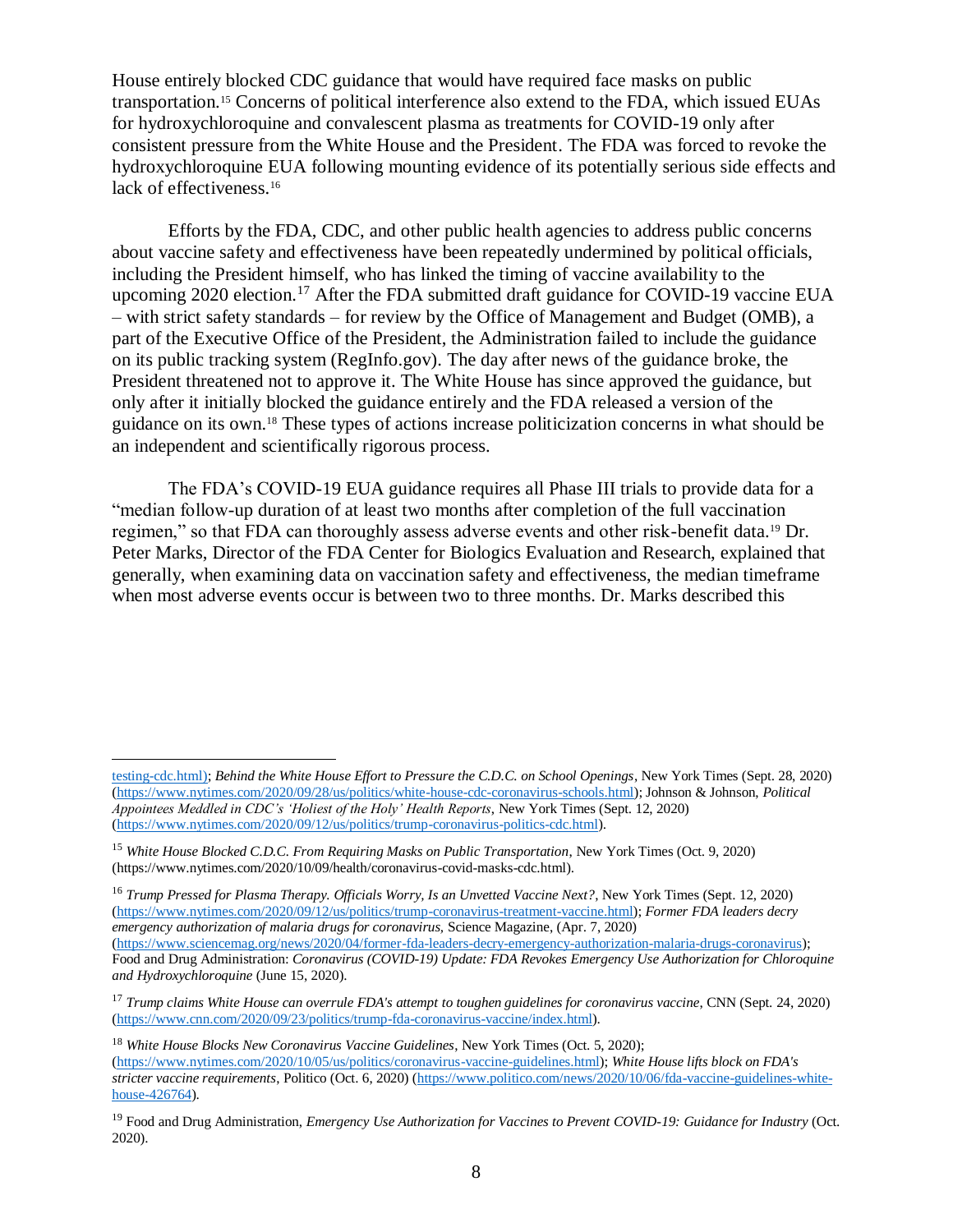timeframe as "not too aggressive, [but] not too conservative."<sup>20</sup> Despite this evidence-based rationale, President Trump referred to the FDA's EUA guidance as "another political hit job."<sup>21</sup>

Transparency must also come from the pharmaceutical companies developing these vaccines. Clinical trials should be comprised of diverse populations, including representation from communities of color. The National Institutes of Health (NIH) have engaged in community outreach efforts to help ensure that "clinical trials include the racial and ethnic minority populations most affected by the pandemic," but the effectiveness of this effort is unclear.<sup>22</sup> Thus far, only Moderna and Johnson & Johnson discuss the need to proactively ensure adequate representation for racial and ethnic communities who have been disproportionately impacted by COVID-19 in their plans for Phase III clinical trials.<sup>23</sup> In early September, Moderna announced that it would slow down their enrollment to ensure diversity in its vaccine trials. As of August 28, 2020 only 24% of Moderna participants were from communities of color. As of October 9, 2020, only 34.5% of participants were from "diverse communities."<sup>24</sup> Pfizer reports similar representation, with only 29% of its participants having "diverse backgrounds." Of this number, only 10% are African-Americans and 13% are Hispanic/Latinx while 72% of participants are white.<sup>25</sup> Diverse representation in clinical trials is critical to ensuring vaccine efficacy for all Americans and building public trust in an eventual vaccine.

In addition, although there are over 200 vaccine candidates being tested worldwide, the Trump Administration has refused to participate in the COVID-19 Vaccines Global Access (COVAX) Facility, a global initiative to develop, manufacture, and equitably distribute a vaccine that has engaged over 170 countries.<sup>26</sup> By refusing to participate in COVAX, the Administration

 $\overline{a}$ 

<sup>24</sup> Moderna slows coronavirus vaccine trial enrollment to ensure minority representation, CEO says, CNBC (Sept. 4, 2020) [\(https://www.cnbc.com/2020/09/04/moderna-slows-coronavirus-vaccine-trial-t-to-ensure-minority-representation-ceo-says.html\)](https://www.cnbc.com/2020/09/04/moderna-slows-coronavirus-vaccine-trial-t-to-ensure-minority-representation-ceo-says.html); Moderna*, COVE Study: Participate to Make a World of Difference – Enrollment Updates* (accessed Oct. 13, 2020) (https://www.modernatx.com/cove-study).

 $^{20}$  Dr. Peter Marks, Food and Drug Administration, Director of the Center for Biologics Evaluation and Research, Remarks at Johns Hopkins University and University of Washington Vaccine Symposium, Panel on Regulatory Integrity and the Assessment of Vaccine Safety and Efficacy (Oct. 6, 2020); *FDA Sets Goals That May Put Vaccine Out of Reach Before Vote*, Bloomberg (Oct. 6, 2020) (https://www.bloomberg.com/news/articles/2020-10-06/fda-to-demand-two-months-safety-data-expert-review-forvaccine).

<sup>&</sup>lt;sup>21</sup> Donald Trump, Twitter post (Oct. 6, 2020, 9:09 pm) [\(https://twitter.com/realdonaldtrump/status/1313647605134614529\)](https://twitter.com/realdonaldtrump/status/1313647605134614529).

<sup>22</sup> National Institutes of Health, *The Community Engagement Alliance (CEAL) Against COVID-19 Disparities* (accessed Oct. 7, 2020).

<sup>23</sup> AstraZeneca AB, *A Phase III Randomized, Double-blind, Placebo-controlled Multicenter Study in Adults to Determine the Safety, Efficacy, and Immunogenicity of AZD1222, a Non-replicating ChAdOx1 Vector Vaccine, for the Prevention of COVID-19* (Sept. 17, 2020) (IND 23522); Janssen Vaccines & Prevention B.V., *A Randomized, Double-blind, Placebo-controlled Phase 3 Study to Assess the Efficacy and Safety of Ad26.COV2.S for the Prevention of SARS-CoV-2-mediated COVID-19 in Adults Aged 18 Years and Older* (Sept. 15, 2020) (IND 22657); ModernaTX, Inc., *A Phase 3, Randomized, Stratified, Observer-Blind, Placebo-Controlled Study to Evaluate the Efficacy, Safety, and Immunogenicity of mRNA-1273 SARS-CoV-2 Vaccine in Adults Aged 18 Years and Older* (Aug. 20, 2020) (IND 19745); Pfizer, *A Phase 1/2/3 Study to Evaluate the Safety, Tolerability, Immunogenicity, and Efficacy of RNA Vaccine Candidates Against COVID-19 in Healthy Individuals* (IND 19736).

<sup>25</sup> Pfizer, *Our Progress in Developing a Potential COVID-19 Vaccine* (accessed Oct. 13, 2020) [\(https://www.pfizer.com/science/coronavirus/vaccine\)](https://www.pfizer.com/science/coronavirus/vaccine); *Two Black university leaders urged their campuses to join a Covid-19 vaccine trial. The backlash was swift,* STAT News (Oct. 12, 2020) (https://www.statnews.com/2020/10/12/two-black-universityleaders-urged-their-campuses-to-join-a-covid-19-vaccine-trial-the-backlash-wasswift/?utm\_source=STAT+Newsletters&utm\_campaign=2d94c4eebf-Daily\_Recap&utm\_medium=email&utm\_term=0\_8cab1d7961-2d94c4eebf-151589117).

<sup>&</sup>lt;sup>26</sup> Milken Institute, COVID-19 Treatment and Vaccine Tracker [\(https://covid-19tracker.milkeninstitute.org/\)](https://covid-19tracker.milkeninstitute.org/) (accessed Sept. 23, 2020); *U.S. says it won't join WHO-linked effort to develop, distribute coronavirus vaccine*, Washington Post (Sept. 1, 2020) [\(https://www.washingtonpost.com/world/coronavirus-vaccine-trump/2020/09/01/b44b42be-e965-11ea-bf44-](https://www.washingtonpost.com/world/coronavirus-vaccine-trump/2020/09/01/b44b42be-e965-11ea-bf44-0d31c85838a5_story.html) [0d31c85838a5\\_story.html\)](https://www.washingtonpost.com/world/coronavirus-vaccine-trump/2020/09/01/b44b42be-e965-11ea-bf44-0d31c85838a5_story.html).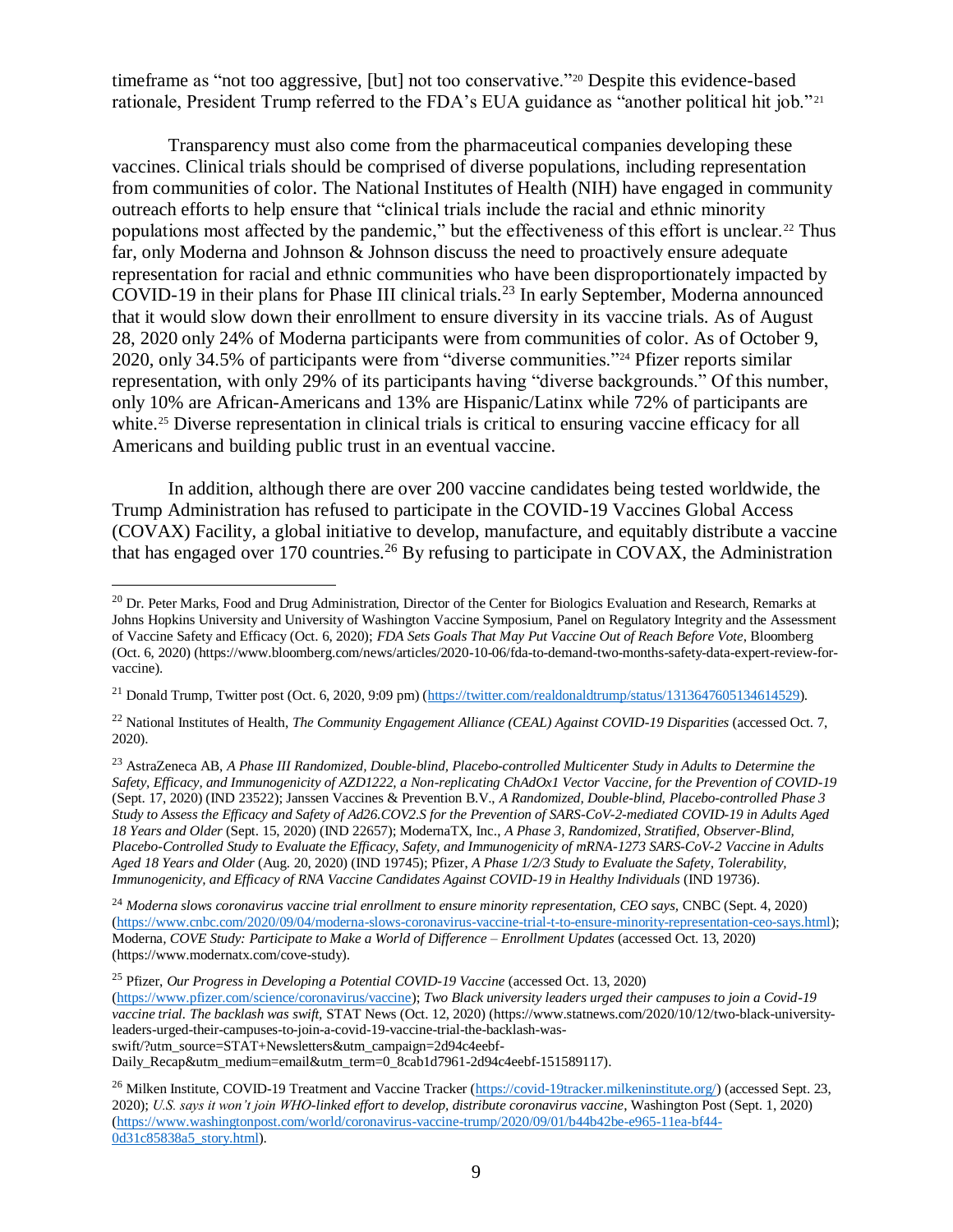risks Americans not getting access to the first proven vaccines. Further, even if one of the U.S. funded vaccines is successful, not investing in our allied countries and allowing COVID-19 to spread abroad threatens American lives and would likely continue to depress the U.S. economy, which depends on international markets. As we have seen, viruses know no borders and can easily move from one part of the world to the next. Ensuring that a vaccine is available across the globe is a key aspect of overcoming this pandemic.

#### **B. Clear and Consistent Communication Is Critical**

Political interference continues to undermine public confidence in an eventual COVID-19 vaccine. In a public health crisis, an effective response hinges on the government's ability to provide clear and consistent information that the public trusts about what is known and not known.<sup>27</sup> The Trump Administration's communications about the COVID-19 pandemic have disrupted public health goals, caused significant confusion, and politicized evidence-based decisions made by career scientists. President Trump has made discredited and factually inaccurate statements about both the risks posed by the pandemic as well as potential treatments. He has also admitted knowingly misleading the public regarding his understanding of the deadliness of the virus.<sup>28</sup>

After a series of reports alleging political interference at the CDC and FDA, 78 health care stakeholders – including the American Medical Association, American Nurses Association, and others – signed a letter urging the federal government to make COVID-19 decisions based on evidence, not politics, and to clearly explain to the public the processes in place to ensure scientific rigor in vaccine development.<sup>29</sup> The New England Journal of Medicine, a preeminent nonpartisan medical journal, published an editorial – one of only four that has been signed by all of the editors in the Journal's 208-year history – expressing concern about the Administration's "dangerous incompetence" and noting that, despite its investments in vaccine development, the Administration's "rhetoric has politicized the development process and led to growing public distrust." As a result, "they have taken a crisis and turned it into a tragedy."<sup>30</sup>

Experience has shown that, even when a safe and effective vaccine is readily available, the public may be reluctant to take it, particularly in the midst of concerns about safety or politicization.<sup>31</sup> The Administration's strategic plan for vaccine distribution acknowledges the first step in any successful effort is communication with stakeholders and the public.<sup>32</sup> To be effective, these campaigns must be strategic, evidence-based, and grounded in research involving target populations. Any successful information campaign must also address misinformation and

<sup>27</sup> Centers for Disease Control and Prevention, *Crisis & Emergency Risk Communication (CERC)* (accessed Oct. 7, 2020).

<sup>28</sup> *Woodward book: Trump says he knew coronavirus was 'deadly' and worse than the flu while intentionally misleading Americans*, The Washington Post (Sept. 9, 2020) [\(https://www.washingtonpost.com/politics/bob-woodward-rage-book](https://www.washingtonpost.com/politics/bob-woodward-rage-book-trump/2020/09/09/0368fe3c-efd2-11ea-b4bc-3a2098fc73d4_story.html)[trump/2020/09/09/0368fe3c-efd2-11ea-b4bc-3a2098fc73d4\\_story.html\)](https://www.washingtonpost.com/politics/bob-woodward-rage-book-trump/2020/09/09/0368fe3c-efd2-11ea-b4bc-3a2098fc73d4_story.html).

<sup>29</sup> Alliance for Aging Research*, Science – Not Politics – Will Lead Us Out of COVID-19* (Sept. 22, 2020) [\(https://www.agingresearch.org/app/uploads/2020/09/Follow-the-Science-Group-Letter\\_FINAL.pdf\)](https://www.agingresearch.org/app/uploads/2020/09/Follow-the-Science-Group-Letter_FINAL.pdf).

<sup>30</sup> Eric J. Rubin, et al., *Dying in a Leadership Vacuum, New* England Journal of Medicine (Oct. 8, 2020); *In a First, New England Journal of Medicine Joins Never-Trumpers*, New York Times (Oct. 7, 2020) (https://www.nytimes.com/2020/10/07/health/newengland-journal-trump.html).

<sup>31</sup> *With Covid-19, Vaccine Messaging Faces an Unprecedented Test*, Undark Magazine (Sept. 23, 2020) [\(https://undark.org/2020/09/23/covid-19-vaccine-messaging/\)](https://undark.org/2020/09/23/covid-19-vaccine-messaging/).

<sup>32</sup> HHS OWS Distribution Strategy, *supra* note 1.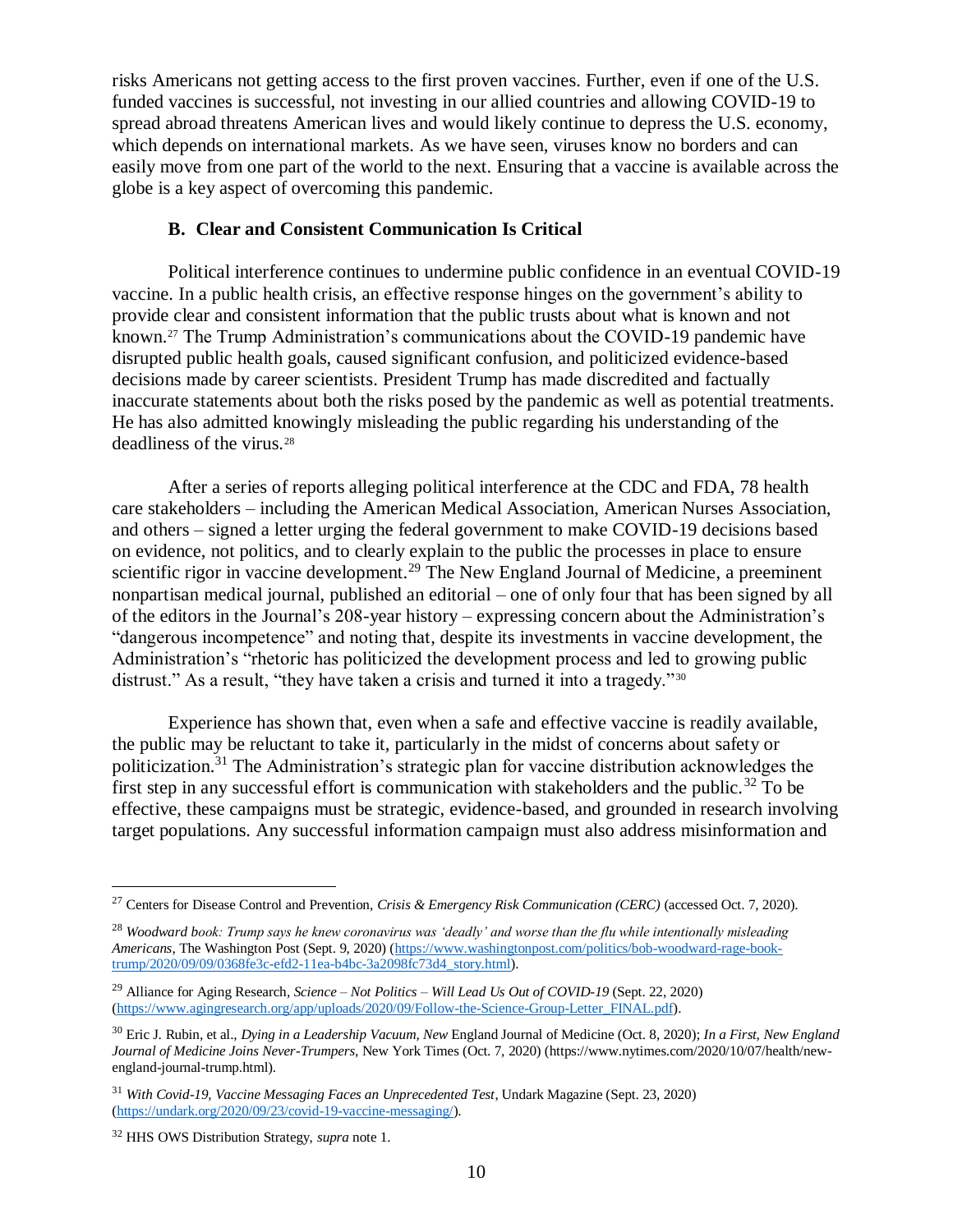disinformation about COVID-19, which has flourished online and on social media – prompting the World Health Organization to label the problem an "infodemic."<sup>33</sup>

The Administration has vowed that HHS will engage in an information campaign focused on vaccine safety and effectiveness, targeted to key populations and communities, developed in consultation with stakeholders, and based in research.<sup>34</sup> However, details of this campaign's development or timing are not readily available. Further, although the Administration has released a Vaccination Program Interim Playbook ("Playbook") for states, territories, Tribes, and localities with guidance on planning for a vaccine, including on how to engage in effective public communication, it is unclear if and when jurisdictions will receive the resources needed to run successful vaccination campaigns.<sup>35</sup> Meanwhile, the Administration has reportedly diverted \$300 million to an advertising campaign spearheaded by political appointees, rather than public health experts, to "defeat despair" about COVID-19 in the lead-up to the November election.<sup>36</sup>

## **II. THE ADMINISTRATION MUST ADDRESS ONGOING SHORTAGES AND CONTINUE TO INVEST IN CRITICAL SUPPLIES**

The COVID-19 pandemic has exposed the many vulnerabilities of our medical supply chain, from delivery models in which products are provided on an "as needed" basis to our overreliance on foreign sources for critical drugs and medical supplies. In December 2019, Ranking Member Peters released a Minority staff report that found the U.S. does not have the capability to independently manufacture the supplies necessary for administering a vaccine in the event of a pandemic.<sup>37</sup> As the report highlights, the former Director of HHS's Strategic National Stockpile (SNS) told Committee staff that, "[w]hile the SNS maintains ancillary supplies to administer countermeasures, the current manufacturing capability for licensed products cannot keep pace with predicted threats." With little visibility into the medical supply chain – both for pharmaceuticals and medical supplies – it is difficult to accurately assess the extent of U.S. reliance on foreign sources for critical products. Among U.S. top imports are medical supplies, surgical equipment, antibiotics, and active pharmaceutical ingredients (APIs).<sup>38</sup>

At the beginning of this pandemic, the federal government ignored critical warnings, sent millions of face masks to China, and scrambled to obtain sufficient supplies of testing kits and PPE for use in the U.S.<sup>39</sup> A former volunteer on Jared Kushner's COVID-19 Task Force

<sup>33</sup> World Health Organization: *Managing the COVID-19 infodemic: Promoting healthy behaviours and mitigating the harm from misinformation and disinformation* (Sept. 23, 2020).

<sup>34</sup> HHS OWS Distribution Strategy, *supra* note 1.

<sup>35</sup> Centers for Disease Control and Prevention, *COVID-19 Vaccination Program Interim Playbook for Jurisdiction Operations* (Sept. 16, 2020) (hereinafter "CDC Vaccination Program Playbook").

<sup>36</sup> *'It's like every red flag': Trump-ordered HHS ad blitz raises alarms*, Politico (Sept. 25, 2020) [\(https://www.politico.com/news/2020/09/25/trump-hhs-ads-coronavirus-421957\)](https://www.politico.com/news/2020/09/25/trump-hhs-ads-coronavirus-421957).

<sup>37</sup> Minority Staff, Senate Committee on Homeland Security and Governmental Affairs, *A Price Too High: Cost, Supply, and Security Threats to Affordable Prescription Drugs* (Dec. 6, 2019).

<sup>38</sup> Congressional Research Service, *COVID-19: China Medical Supply Chains and Broader Trade Issues* (R46304) (Apr. 6, 2020).

<sup>39</sup> *Ousted vaccine director files whistleblower complaint alleging coronavirus warnings were ignored*, CNN (May 5, 2020) [\(https://www.cnn.com/2020/05/05/politics/rick-bright-complaint/index.html\)](https://www.cnn.com/2020/05/05/politics/rick-bright-complaint/index.html); *U.S. sent millions of face masks to China early this year, ignoring pandemic warning signs*, Washington Post (Apr. 18, 2020) [\(https://www.washingtonpost.com/health/us-sent](https://www.washingtonpost.com/health/us-sent-millions-of-face-masks-to-china-early-this-year-ignoring-pandemic-warning-signs/2020/04/18/aaccf54a-7ff5-11ea-8013-1b6da0e4a2b7_story.html)[millions-of-face-masks-to-china-early-this-year-ignoring-pandemic-warning-signs/2020/04/18/aaccf54a-7ff5-11ea-8013-](https://www.washingtonpost.com/health/us-sent-millions-of-face-masks-to-china-early-this-year-ignoring-pandemic-warning-signs/2020/04/18/aaccf54a-7ff5-11ea-8013-1b6da0e4a2b7_story.html) [1b6da0e4a2b7\\_story.html\)](https://www.washingtonpost.com/health/us-sent-millions-of-face-masks-to-china-early-this-year-ignoring-pandemic-warning-signs/2020/04/18/aaccf54a-7ff5-11ea-8013-1b6da0e4a2b7_story.html).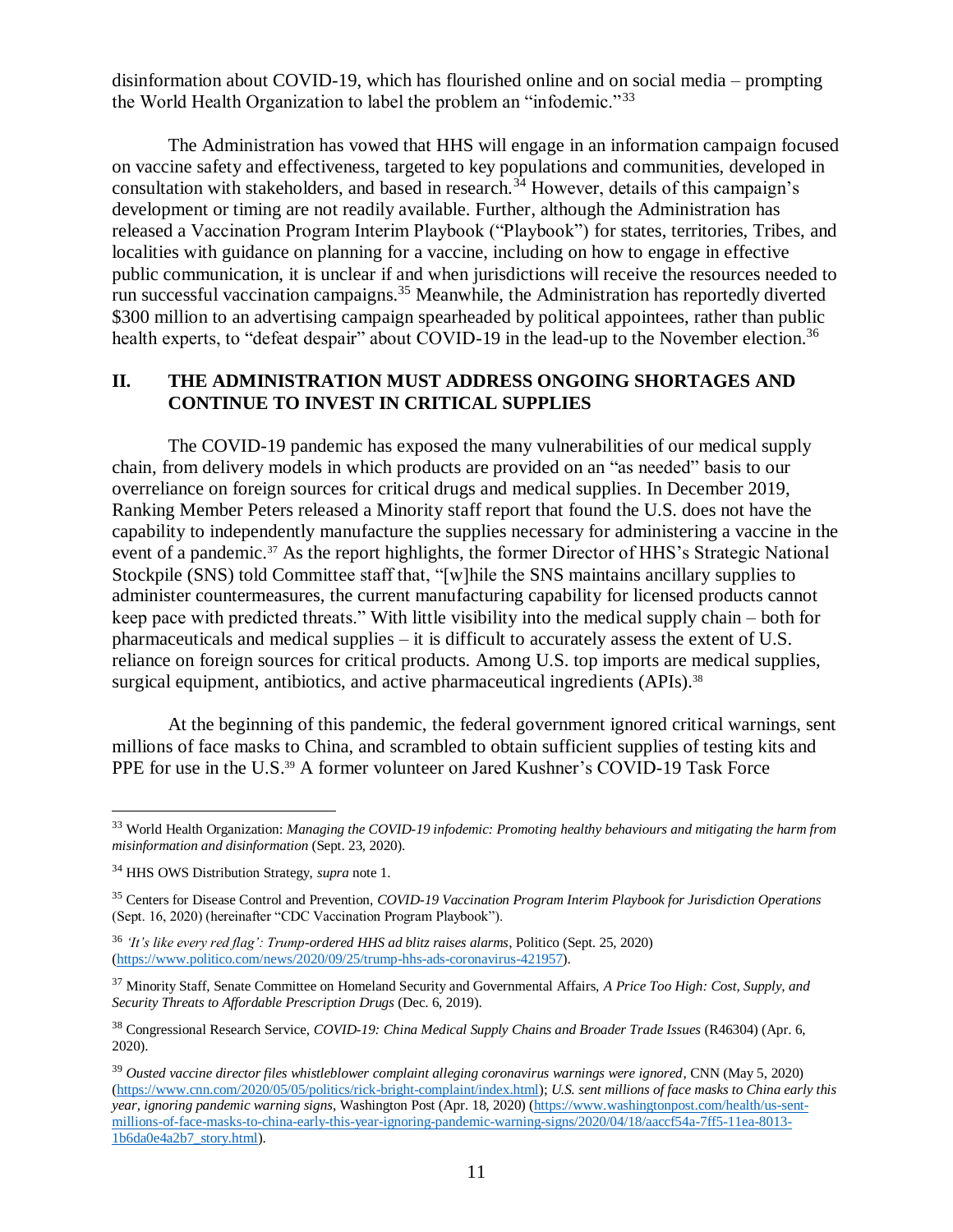described the Administration's response as "a family office meets organized crime, melded with 'Lord of the Flies."<sup>40</sup> The federal government's failure to procure critical supplies directly and provide guidance to distributors left states to fend for themselves, oftentimes forcing states to engage in bidding wars against one another and the federal government. Widespread shortages permeated throughout the U.S. and were aggravated by China nationalizing its PPE supply and pandemic profiteering. <sup>41</sup> Without any comprehensive unified strategy, health care workers today continue to face shortages of N95 respirators and the reagents needed for testing. <sup>42</sup> Both of these materials are critical in mitigating the spread of COVID-19 and essential to ensuring the safe and widespread administration of an eventual vaccine.

Despite these catastrophic and avoidable missteps, the Administration recently released its vaccine distribution strategy, which recognizes the importance of centralized coordination: "[c]entralized jurisdiction allows the federal government full visibility, control, and ability to shift assets and use data to optimize vaccine uptake."<sup>43</sup> Unlike the Administration's response to widespread PPE and testing shortages, the implementation of Operation Warp Speed in May set up a coordinated private-public partnership with a unified goal "to produce and deliver 300 million doses of safe and effective vaccines with the initial doses available by January 2021."<sup>44</sup> Through Operation Warp Speed, vaccine manufacturing has occurred alongside vaccine development, shortening what is usually a lengthy, multi-year timeline. In tandem, the Trump Administration announced Project Jumpstart, another private-public partnership with the goal of producing 100 million syringes by the end of 2020 and another 500 million in 2021.<sup>45</sup>

The Biomedical Advanced Research and Development Authority (BARDA), a component of HHS, and the Department of Defense (DOD) have entered into contracts and agreements totaling more than \$1.89 billion to increase manufacturing capacity to produce and deliver COVID-19 vaccines. Of this amount, approximately \$815 million is dedicated to ramping up production of needles, syringes, and vials needed to safely administer a vaccine. *See* Figure 1. Although these contracts intend to ensure at least 234 million syringes by the end of 2020, and likely over a billion syringes by the end of next year, the delivery of these critical supplies is not guaranteed. In addition to these items, shortage concerns also extend to other supplies that are needed to safely distribute and administer a vaccine, including rubber stoppers, alcohol prep

<sup>40</sup> A Young Kennedy, in Kushnerland, Turned Whistle-Blower, New Yorker (Sept. 21, 2020) [\(https://www.newyorker.com/magazine/2020/09/28/a-young-kennedy-in-kushnerland-turned-whistle-blower\)](https://www.newyorker.com/magazine/2020/09/28/a-young-kennedy-in-kushnerland-turned-whistle-blower).

<sup>41</sup> Congressional Research Service, *COVID-19: China Medical Supply Chains and Broader Trade Issues* (R46304) (Apr. 6, 2020); *The World Needs Masks. China Makes Them, but Has Been Hoarding Them*, New York Times (Mar. 13, 2020) [\(https://www.nytimes.com/2020/03/13/business/masks-china-coronavirus.html\)](https://www.nytimes.com/2020/03/13/business/masks-china-coronavirus.html); *It's Bedlam in the Mask Market, as Profiteers Out-Hustle Good Samaritans,* New York Times (Apr. 3, 2020) [\(https://www.nytimes.com/2020/04/03/technology/coronavirus](https://www.nytimes.com/2020/04/03/technology/coronavirus-masks-shortage.html)[masks-shortage.html\)](https://www.nytimes.com/2020/04/03/technology/coronavirus-masks-shortage.html); *Late night deals, international holdups, and curious characters: Inside the state's quest for PPE*, Boston Globe (June 11, 2020) [\(https://www.bostonglobe.com/2020/06/11/nation/late-night-deals-international-hold-ups-curious](https://www.bostonglobe.com/2020/06/11/nation/late-night-deals-international-hold-ups-curious-characters-inside-states-quest-ppe/)[characters-inside-states-quest-ppe/\)](https://www.bostonglobe.com/2020/06/11/nation/late-night-deals-international-hold-ups-curious-characters-inside-states-quest-ppe/).

<sup>42</sup> *The N95 shortage America Can't Seem to Fix*, Washington Post (Sept. 21, 2020)

[<sup>\(</sup>https://www.washingtonpost.com/graphics/2020/local/news/n-95-shortage-covid/\)](https://www.washingtonpost.com/graphics/2020/local/news/n-95-shortage-covid/); *Covid-19 Testing Is Hampered by Shortages of Critical Ingredient,* Wall Street Journal (Sept. 22, 2020) [\(https://www.wsj.com/articles/covid-19-testing-is-hampered-by](https://www.wsj.com/articles/covid-19-testing-is-hampered-by-shortages-of-critical-ingredient-11600772400)[shortages-of-critical-ingredient-11600772400\)](https://www.wsj.com/articles/covid-19-testing-is-hampered-by-shortages-of-critical-ingredient-11600772400).

<sup>43</sup> HHS OWS Distribution Strategy, *supra* note 1.

<sup>44</sup> Department of Health and Human Services, *Fact Sheet: Explaining Operation Warp Speed* (Sept. 24, 2020) [\(https://www.hhs.gov/coronavirus/explaining-operation-warp-speed/index.html\)](https://www.hhs.gov/coronavirus/explaining-operation-warp-speed/index.html).

<sup>45</sup> *Trump admin unveils plan to ramp up syringe production for future COVID-19 vaccine*, NBC News (May 12, 2020) [\(https://www.nbcnews.com/news/us-news/trump-admin-unveils-plan-ramp-syringe-production-future-covid-19-n1204436\)](https://www.nbcnews.com/news/us-news/trump-admin-unveils-plan-ramp-syringe-production-future-covid-19-n1204436); Department of Defense: *DOD Awards \$138 Million Contract Enabling Prefilled Syringes for Future COVID-19 Vaccine* (May 12, 2020).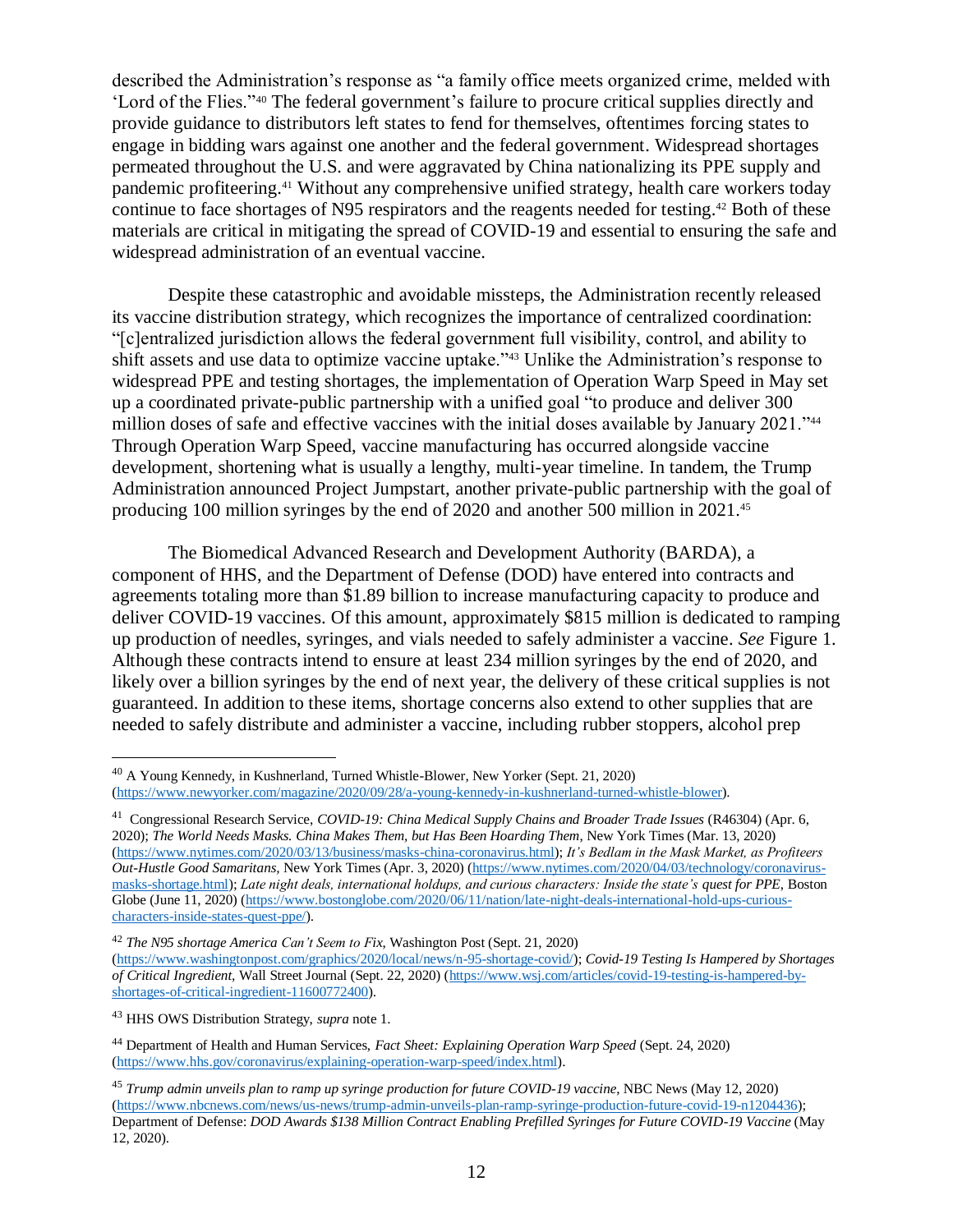pads, and PPE.<sup>46</sup> There could be interruptions in production due to unexpected manufacturing delays, a lack of raw materials, or a shortage of staff, for example. With some vaccines likely requiring two doses, continuity of production for these supplies is crucial.

| Company                                    | <b>Amount</b>   | Date of<br><b>Contract</b> | <b>Product</b>                                                                                                                                                            |  |  |
|--------------------------------------------|-----------------|----------------------------|---------------------------------------------------------------------------------------------------------------------------------------------------------------------------|--|--|
| Marathon Medical Corp.                     | \$27.5 million  |                            |                                                                                                                                                                           |  |  |
| Retractable Technologies, Inc.             | \$83.8 million  | May 1, 2020                | 320 million needles and syringes                                                                                                                                          |  |  |
| ApiJect Systems America                    | \$138 million   | May 12, 2020               | 100 million prefilled syringes by 2020;<br>500 million prefilled syringes in 2021                                                                                         |  |  |
|                                            | \$628 million   | May 30, 2020               | Reserve and expand manufacturing capacity                                                                                                                                 |  |  |
| Emergent Biosolutions (CIADM)              | \$30 million    | August 6, 2020             | to produce and package vaccines for<br>delivery                                                                                                                           |  |  |
| SiO2 Materials Science                     | \$143 million   | June 5, 2020               | Expand domestic manufacturing capacity<br>for durable glass-equivalent vial production<br>to produce 120 million vials by the end of<br>2020 and additional vials in 2021 |  |  |
| Corning Pharmaceutical<br>Technologies     | \$204 million   | June 5, 2020               | Expand domestic manufacturing capacity to<br>produce an additional 164 million glass<br>vials per year                                                                    |  |  |
| Thermo Fisher Scientific                   | \$49 million    | June 13, 2020              | Expand manufacturing capacity to package<br>vaccines for delivery                                                                                                         |  |  |
| Becton, Dickinson and Co.                  | \$42 million    | July 1, 2020               | Expand manufacturing capacity for needles<br>and syringes                                                                                                                 |  |  |
| Retractable Technologies, Inc.             | \$53.6 million  | July 1, 2020               | Expand manufacturing capacity for needles<br>and syringes                                                                                                                 |  |  |
| Smiths Medical, Inc.                       | \$20.6 million  | July 11, 2020              | Expand manufacturing capacity for needles<br>and syringes                                                                                                                 |  |  |
| Texas A&M University System<br>(CIADM)     | \$264 million   | July 24, 2020              | Reserve and expand manufacturing capacity<br>to produce and package vaccines for<br>delivery                                                                              |  |  |
| Duopross Meditech Corp.                    | \$48 million    |                            | 500 million safety syringes<br>$(134$ million by 2020)                                                                                                                    |  |  |
| Cardinal Health, Inc.                      | \$15 million    |                            |                                                                                                                                                                           |  |  |
| Gold Coast Medical Supply LP               | \$14 million    |                            |                                                                                                                                                                           |  |  |
| HTLSTREFA, Inc.                            | \$12 million    | August 5, 2020             |                                                                                                                                                                           |  |  |
| Quality Impact, Inc.                       | \$9 million     |                            |                                                                                                                                                                           |  |  |
| Medline Industries, Inc.                   | \$6 million     |                            |                                                                                                                                                                           |  |  |
| Grand River Aseptic Manufacturing,<br>Inc. | \$1.6 million   | August 6, 2020             | Expand domestic manufacturing capacity to<br>package vaccines for delivery                                                                                                |  |  |
| Ology Bioservices, Inc.                    | \$106.3 million | August 17, 2020            | Expand domestic manufacturing capacity to<br>package vaccines for delivery                                                                                                |  |  |

|             | Figure 1: U.S. Government Investments in Vaccine Manufacturing and Delivery as of Sept. 1, |  |
|-------------|--------------------------------------------------------------------------------------------|--|
| $2020^{47}$ |                                                                                            |  |

<sup>46</sup> *A race is on to make enough small glass vials to deliver coronavirus vaccine around the world*, Washington Post (Jul. 13, 2020) [\(https://www.washingtonpost.com/business/2020/07/13/coronavirus-vaccine-corning-glass/\)](https://www.washingtonpost.com/business/2020/07/13/coronavirus-vaccine-corning-glass/).

<sup>&</sup>lt;sup>47</sup> This table includes relevant contracts based on BARDA's public announcements, U.S. government spending data, and public reporting.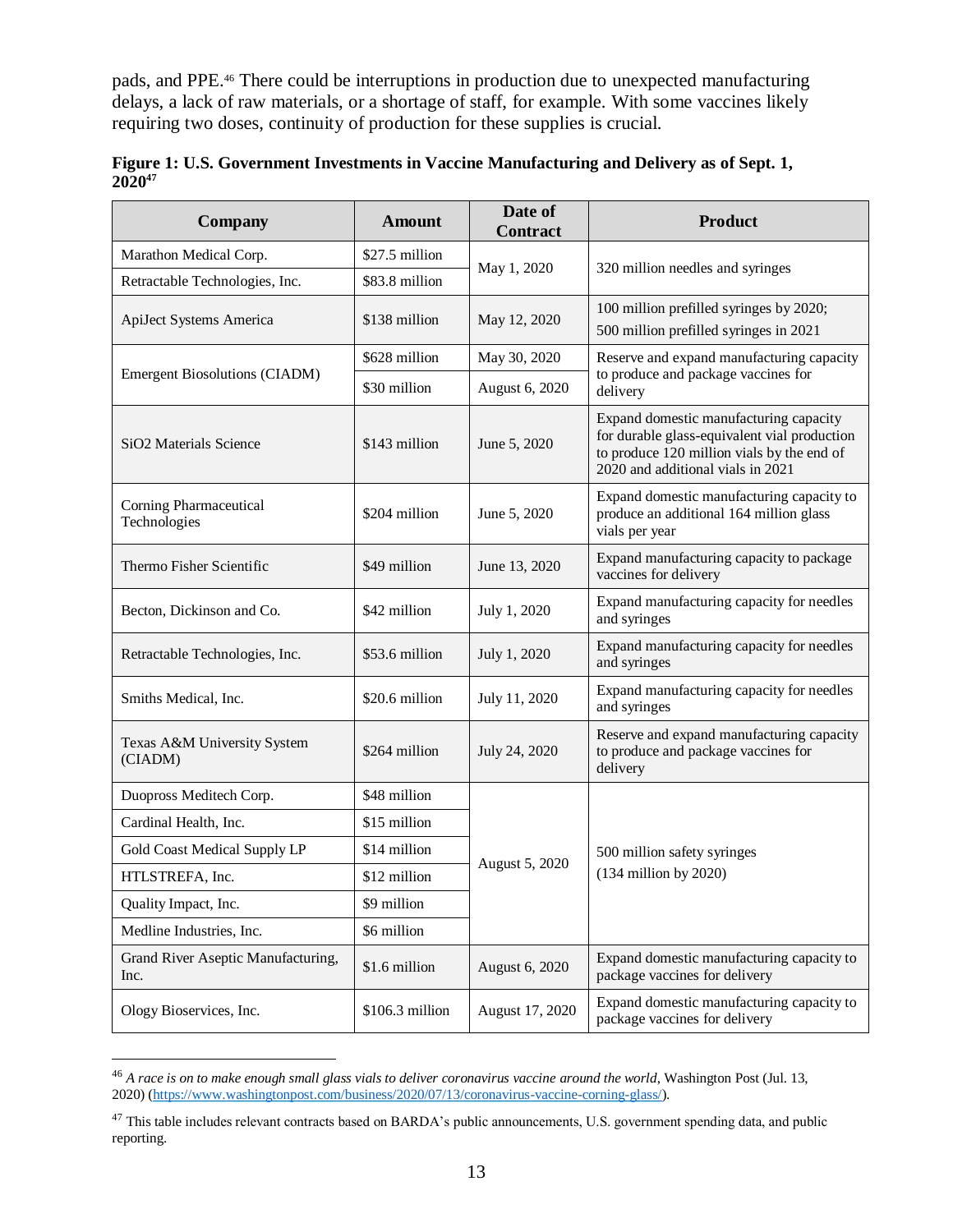Sources: Biomedical Advanced Research and Development Authority, BARDA's COVID-19 Domestic Manufacturing & Infrastructure Investments (accessed Oct. 20, 2020) [\(https://www.medicalcountermeasures.gov/barda/influenza-and](https://www.medicalcountermeasures.gov/barda/influenza-and-emerging-infectious-diseases/coronavirus/pharmaceutical-manufacturing-in-america/?filter=all)[emerging-infectious-diseases/coronavirus/pharmaceutical-manufacturing-in-america/?filter=all\)](https://www.medicalcountermeasures.gov/barda/influenza-and-emerging-infectious-diseases/coronavirus/pharmaceutical-manufacturing-in-america/?filter=all); Government Spending Open Data, USAspending (accessed Oct. 20, 2020) [\(https://www.usaspending.gov/award/CONT\\_AWD\\_75A50120F33004\\_7505\\_75A50118D00013\\_7505\)](https://www.usaspending.gov/award/CONT_AWD_75A50120F33004_7505_75A50118D00013_7505); Government Spending Open Data, USAspending (accessed Oct. 20, 2020) [\(https://www.usaspending.gov/award/CONT\\_AWD\\_75A50120F33003\\_7505\\_75A50118D00012\\_7505\)](https://www.usaspending.gov/award/CONT_AWD_75A50120F33003_7505_75A50118D00012_7505); *Pandemic's Next Medical Shortage? Vaccine Needles, Syringes*, Bloomberg Law (May 7, 2020) [\(https://news.bloomberglaw.com/health](https://news.bloomberglaw.com/health-law-and-business/pandemics-next-medical-shortage-vaccine-needles-syringes)[law-and-business/pandemics-next-medical-shortage-vaccine-needles-syringes\)](https://news.bloomberglaw.com/health-law-and-business/pandemics-next-medical-shortage-vaccine-needles-syringes); Department of Defense, DOD Awards \$138 Million Contract Enabling Prefilled Syringes for Future COVID-19 Vaccine (May 12, 2020) [\(https://www.defense.gov/Newsroom/Releases/Release/Article/2184808/dod-awards-138-million-contract-enabling](https://www.defense.gov/Newsroom/Releases/Release/Article/2184808/dod-awards-138-million-contract-enabling-prefilled-syringes-for-future-covid-19/source/GovDelivery/)[prefilled-syringes-for-future-covid-19/source/GovDelivery/\)](https://www.defense.gov/Newsroom/Releases/Release/Article/2184808/dod-awards-138-million-contract-enabling-prefilled-syringes-for-future-covid-19/source/GovDelivery/); Department of Defense, DOD Awards \$104 Million for Procurement of Syringes in Support of U.S. COVID-19 Vaccination Campaign (Aug. 5, 2020) [\(https://www.defense.gov/Newsroom/Releases/Release/Article/2302139/dod-awards-104-million-for-procurement-of](https://www.defense.gov/Newsroom/Releases/Release/Article/2302139/dod-awards-104-million-for-procurement-of-syringes-in-support-of-us-covid-19-va/)[syringes-in-support-of-us-covid-19-va/\)](https://www.defense.gov/Newsroom/Releases/Release/Article/2302139/dod-awards-104-million-for-procurement-of-syringes-in-support-of-us-covid-19-va/).

PPE is also essential for the safe administration of a vaccine, but the Administration has yet to put forth a centralized plan to address ongoing shortages. According to a recent GAO report, "[u]ntil HHS and [the Federal Emergency Management Agency (FEMA)] develop and communicate to stakeholders—such as state, local, tribal, and territorial governments—plans outlining specific actions the federal government will take to help mitigate remaining medical supply gaps, uncertainty will persist regarding whether the federal response will align with needs."<sup>48</sup> It is likely that the need for PPE will increase this fall with the influx of flu season in addition to COVID-19. CDC guidance reflects the limited PPE supply and advises health care workers on how to use PPE based on availability of the product. For example, in a crisis setting, CDC recommends using N95 respirators "beyond the manufacturer designated shelf life" and reusing N95s in certain situations.<sup>49</sup> Reports indicate that the Administration awarded questionable contracts to potentially unqualified companies, resulting in cancelled contracts and limited supply. <sup>50</sup> The Administration has failed to explain how it intends to address ongoing PPE shortages.

In addition to these ancillary supplies, cold storage containers will likely be high in demand.<sup>51</sup> The Playbook leaves the issue of cold chain storage up to the states, but advises states not to purchase ultra-cold storage equipment yet, noting that the vaccines requiring ultra-cold storage may be shipped from the manufacturer in coolers packed with dry ice.<sup>52</sup> A significant increase in demand can strain production for any product, and the federal government should be prepared to address potential cold storage supply chain issues that may arise.

In response to vaccine production delays experienced during the H1N1 influenza pandemic, HHS established three Centers for Innovation in Advanced Development and Manufacturing (CIADM) under BARDA. In 2012, BARDA awarded contracts to three Centers to increase domestic preparedness and support the development of medical countermeasures in

<sup>48</sup> Government Accountability Office, *COVID-19: Federal Efforts Could Be Strengthened by Timely and Concerted Actions* (GAO-20-701) (Sept. 21, 2020).

<sup>49</sup> Centers for Disease Control and Prevention, *Summary for Healthcare Facilities: Strategies for Optimizing the Supply of PPE during Shortages* (Updated July 16, 2020); *FEMA cancels \$55 million contract for N95 masks*, CNN (May 14, 2020) [\(https://www.cnn.com/2020/05/13/politics/fema-ppe-contract-cancelled-coronavirus/index.html\)](https://www.cnn.com/2020/05/13/politics/fema-ppe-contract-cancelled-coronavirus/index.html).

<sup>50</sup> *Feds Spend Billions On COVID-19 Contracts, Often Without Fully Competitive Bidding*, National Public Radio (June 9, 2020) [\(https://www.npr.org/2020/06/09/869052415/feds-spend-billions-on-covid-19-contracts-often-without-fully-competitive-biddin\)](https://www.npr.org/2020/06/09/869052415/feds-spend-billions-on-covid-19-contracts-often-without-fully-competitive-biddin).

<sup>51</sup> *An unchartered situation for all of us': From shipping containers to security concerns, a Covid-19 vaccine supply chain takes shape*, STAT News (Sept. 8, 2020) [\(https://www.statnews.com/pharmalot/2020/09/08/covid19-vaccine-supply-chain-cold](https://www.statnews.com/pharmalot/2020/09/08/covid19-vaccine-supply-chain-cold-chain/)[chain/\)](https://www.statnews.com/pharmalot/2020/09/08/covid19-vaccine-supply-chain-cold-chain/).

<sup>52</sup> CDC Vaccination Program Playbook, *supra* note 35.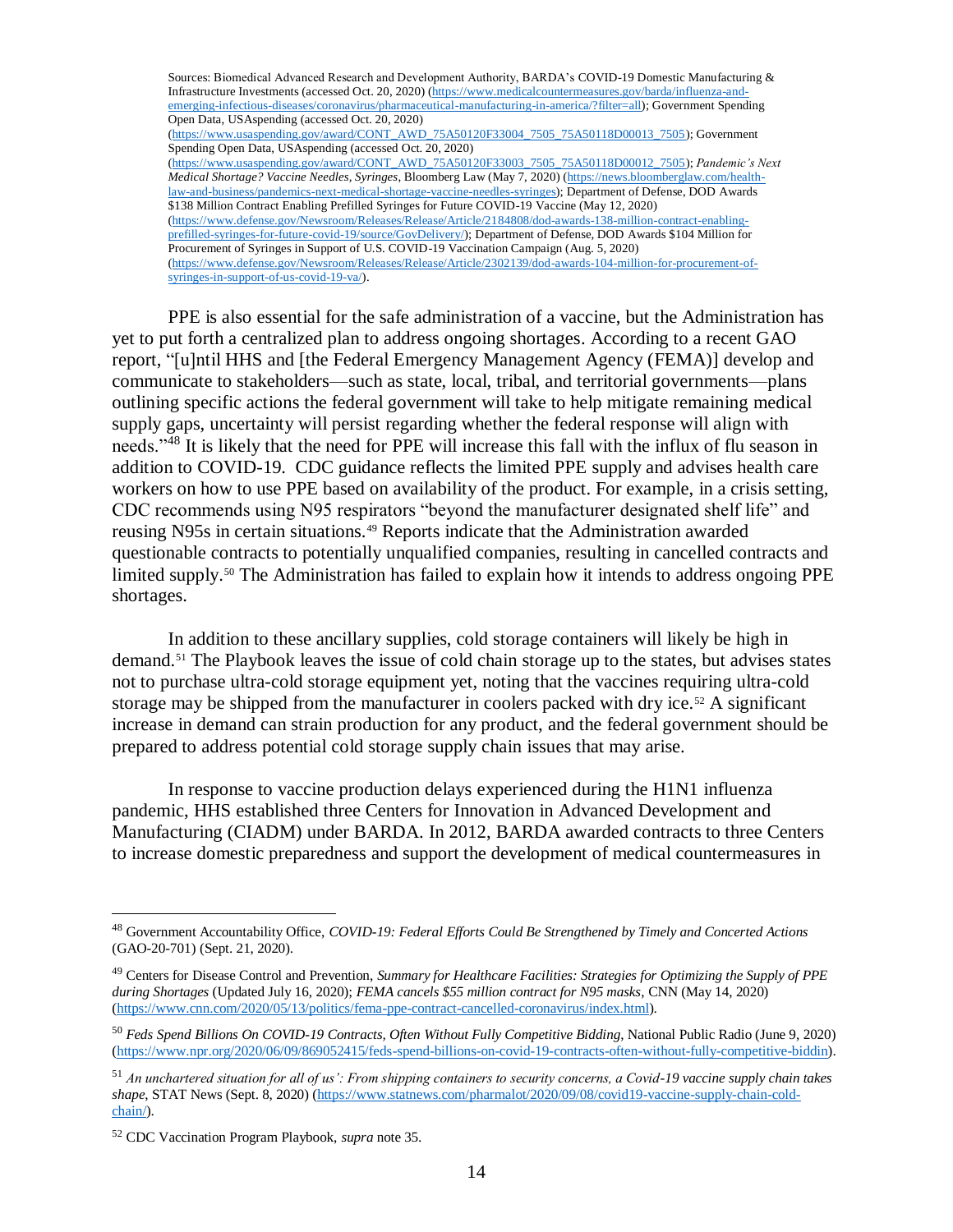response to bioterrorism threats, pandemic influenza, and other epidemics.<sup>53</sup> The Centers are intended to provide manufacturing surge capacity during a public health emergency.<sup>54</sup> According to CDC Director Redfield, the government would not be able to manufacture four of the vaccines currently being developed without these facilities. 55

## **III. VACCINE DISTRIBUTION AND ALLOCATION MUST BE TRANSPARENT AND EQUITABLE**

Although the U.S. has significant experience organizing large vaccine campaigns, including the annual influenza season and the 2009 H1N1 influenza pandemic, delivering COVID-19 vaccines will require significant resources and planning. The Administration's Playbook includes a high-level overview of how vaccines will be distributed and allocated once authorized or approved by the FDA. The CDC Director testified before Congress that it would likely cost between \$5.5 and \$6 billion to distribute COVID-19 vaccines.<sup>56</sup> The CDC has since announced the release of \$200 million to jurisdictions to assist with vaccine preparedness, but it is unclear how much additional funding is needed to support vaccine distribution efforts. <sup>57</sup> The Playbook also leaves open how vaccine distribution will be funded. With many questions left unanswered, the National Governors Association has requested additional guidance on "the roles and expectations of states," including "the delineation of federal and state responsibilities; the funding needs associated with those responsibilities; and the planned supply chain management and vaccine allocation process."<sup>58</sup>

## **A. The Administration's Playbook Lacks Critical Distribution Details**

Even with adequate preparation, mass distribution of COVID-19 vaccines – some of which require two doses and storage in ultra-cold conditions – and ancillary supplies present significant logistical challenges. Wholesale medical supplier McKesson, who handled the distribution of vaccines during the 2009-2010 H1N1 pandemic, will serve under CDC contract as the central distributor for both vaccine and ancillary supply kits.<sup>59</sup> States are responsible for ordering vaccines and the federal government, via McKesson and DOD, is responsible for distributing the products to states. A retrospective review of the H1N1 pandemic vaccine distribution strategy found that having the federal government purchase all available vaccines

<sup>53</sup> Department of Health and Human Services Assistant Secretary for Preparedness and Response, *Centers for Innovation in Advanced Development and Manufacturing* (undated)

[<sup>\(</sup>https://www.medicalcountermeasures.gov/media/8862/aspa\\_0420\\_20120615\\_aspr\\_pr\\_countermeasures\\_fact\\_sheet\\_combined50](https://www.medicalcountermeasures.gov/media/8862/aspa_0420_20120615_aspr_pr_countermeasures_fact_sheet_combined508.pdf) [8.pdf\)](https://www.medicalcountermeasures.gov/media/8862/aspa_0420_20120615_aspr_pr_countermeasures_fact_sheet_combined508.pdf).

<sup>54</sup> Department of Health and Human Services' Centers for Innovation in Advanced Development and Manufacturing [\(https://www.medicalcountermeasures.gov/barda/core-services/ciadm/\)](https://www.medicalcountermeasures.gov/barda/core-services/ciadm/) (accessed Oct. 6, 2020).

<sup>55</sup> Senate Committee on Health, Education, Labor, and Pensions, *Hearing on COVID-19: An Update on the Federal Response*, 116th Cong. (Sept. 23, 2020).

<sup>56</sup> Senate Subcommittee on Labor, Health and Human Services, Education, and Related Agencies, *Hearing to Review Coronavirus Response Efforts*, 116th Cong. (Sept. 16, 2020).

<sup>57</sup> Centers for Disease Control and Prevention, *Administration Announces \$200 million from CDC to Jurisdictions for COVID-19 Vaccine Preparedness* (Sept. 23, 2020).

<sup>58</sup> Letter from National Governors Association to President Donald J. Trump (Oct. 15, 2020).

<sup>59</sup> *McKesson to Send Vaccine Needle, PPE Kits to Health Workers,* Bloomberg Law (Sept. 24, 2020) [\(https://news.bloomberglaw.com/health-law-and-business/mckesson-to-send-vaccine-needle-ppe-kits-to-health-workers\)](https://news.bloomberglaw.com/health-law-and-business/mckesson-to-send-vaccine-needle-ppe-kits-to-health-workers); Department of Health and Human Services, *Operation Warp Speed – Kitting services of Government Furnished Material* (Sept. 23, 2020)

[<sup>\(</sup>https://beta.sam.gov/opp/e11e349fcd6e4c968e9cf74724b0faad/view?index=opp&page=2&organization\\_id=100004222\)](https://beta.sam.gov/opp/e11e349fcd6e4c968e9cf74724b0faad/view?index=opp&page=2&organization_id=100004222).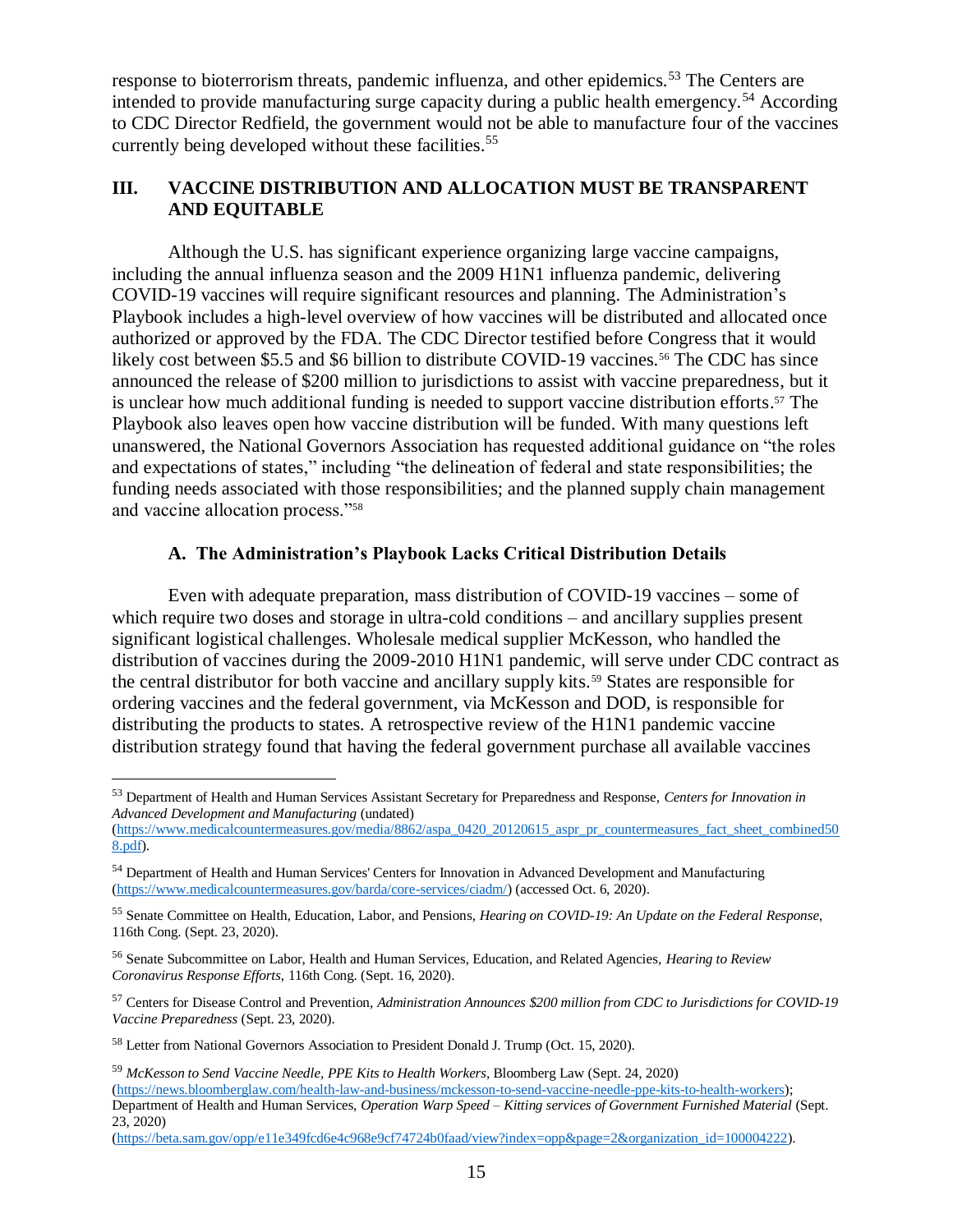"provided greater control over vaccine distribution, necessary to ensure equity and helpful given the fluid nature of the public health response."<sup>60</sup> Communication with states on timing is essential to ensuring that states know when, and in what amount, to expect COVID-19 vaccines; however, this is not addressed in the Playbook.

A vaccine cannot be administered without the necessary supplies, like needles, syringes, and PPE. HHS intends to procure 6.6 million ancillary supply kits, with enough supplies to vaccinate 100 individuals each; however, PPE in each kit is limited to four surgical masks and two face shields, and disposal supplies will not be included.<sup>61</sup> States are responsible for obtaining their own "sharps" disposal containers, gloves, and bandages, which could lead to potential supply concerns. For example, the U.S. imports a significant portion of medical gloves from China, Malaysia, Thailand, and Vietnam and, according to FEMA, there is "no U.S. based manufacturing for nitrile gloves."<sup>62</sup> Certain types of examination gloves are currently listed on the FDA's Medical Device Shortage List."<sup>63</sup> The Playbook indicates that supply kits will be shipped separately from vaccines, but does not address how McKesson and DOD will coordinate the arrival of supplies and vaccines. The Playbook also does not set forth a specific formula for determining vaccine distribution to respective jurisdictions.

The effective distribution of vaccines and ancillary supplies to communities across the country will depend on the federal government and states maintaining up-to-date and interoperable information technology (IT) systems. These systems are critical in tracking (1) vaccine inventory (both at the state and federal level); (2) patient information (such as the timing and type of a second dose); (3) adverse event monitoring (if a patient experiences an adverse side effect as a result of the vaccine); and (4) administration costs (such as health insurance billing systems). While many of these systems will be maintained by the CDC, every state will need to ensure their own up-to-date IT systems. The CDC will also be the hub for national vaccination data and must have the capability to reliably track, sort, and analyze this information – whether addressing orders or analyzing demographic information of vaccine recipients.



 **Figure 2: Percentage of U.S. COVID-19 Cases Compared to Population**

<sup>61</sup> CDC Vaccination Program Playbook, *supra* note 35; HHS OWS Distribution Strategy, *supra* note 1.

 $\overline{a}$ 

<sup>62</sup> White House COVID-19 Supply Chain Task Force, PowerPoint Slides by RADM John P. Polowczyk (undated) [\(https://www.hassan.senate.gov/imo/media/doc/SCTF%20Demand%20PPE%20Chart.pdf\)](https://www.hassan.senate.gov/imo/media/doc/SCTF%20Demand%20PPE%20Chart.pdf); United States International Trade Commission, *COVID-19 Related Goods: U.S. Imports and Tariffs* (5047) (Apr. 2020).

<sup>63</sup> Food and Drug Administration, Medical Device Shortage List [\(https://www.fda.gov/medical-devices/coronavirus-covid-19](https://www.fda.gov/medical-devices/coronavirus-covid-19-and-medical-devices/medical-device-shortages-during-covid-19-public-health-emergency#shortage) [and-medical-devices/medical-device-shortages-during-covid-19-public-health-emergency#shortage\)](https://www.fda.gov/medical-devices/coronavirus-covid-19-and-medical-devices/medical-device-shortages-during-covid-19-public-health-emergency#shortage) (accessed Oct. 7, 2020).

<sup>60</sup> Department of Health and Human Services, *An HHS Retrospective on the 2009 H1N1 Influenza Pandemic to Advance All Hazards Preparedness* (June 15, 2012) [\(https://www.phe.gov/Preparedness/mcm/h1n1-retrospective/Documents/h1n1](https://www.phe.gov/Preparedness/mcm/h1n1-retrospective/Documents/h1n1-retrospective.pdf) [retrospective.pdf\)](https://www.phe.gov/Preparedness/mcm/h1n1-retrospective/Documents/h1n1-retrospective.pdf).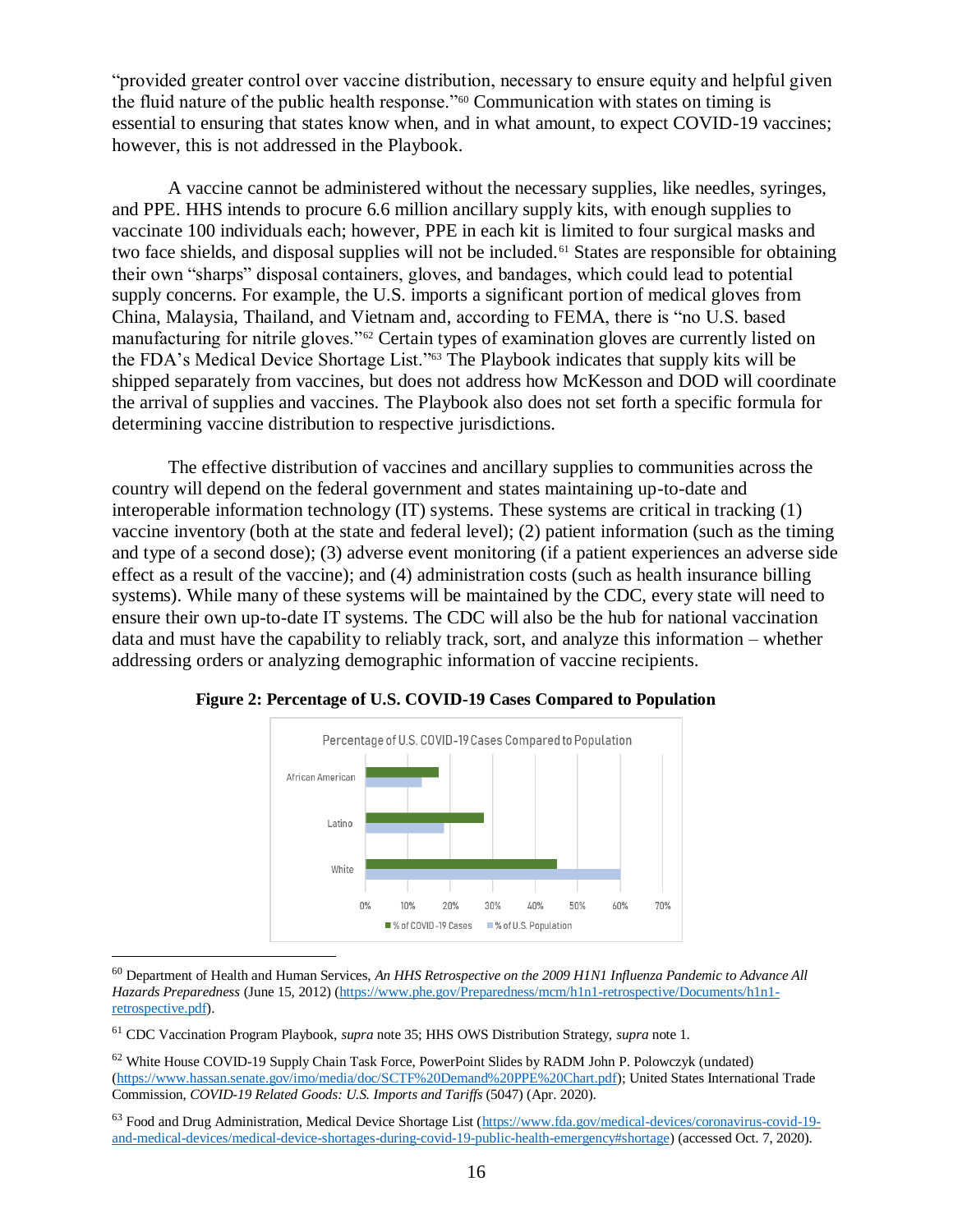Sources: Centers for Disease Control and Prevention, *CDC COVID Data Tracker* (accessed Oct. 20, 2020) [\(https://covid.cdc.gov/covid-data-tracker/?CDC\\_AA\\_refVal=https%3A%2F%2Fwww.cdc.gov%2Fcoronavirus%2F2019](https://covid.cdc.gov/covid-data-tracker/?CDC_AA_refVal=https%3A%2F%2Fwww.cdc.gov%2Fcoronavirus%2F2019-ncov%2Fcases-updates%2Fcases-in-us.html#cases_casesinlast7days) [ncov%2Fcases-updates%2Fcases-in-us.html#cases\\_casesinlast7days\)](https://covid.cdc.gov/covid-data-tracker/?CDC_AA_refVal=https%3A%2F%2Fwww.cdc.gov%2Fcoronavirus%2F2019-ncov%2Fcases-updates%2Fcases-in-us.html#cases_casesinlast7days); U.S. Census Bureau, *Quick Facts* (accessed Oct. 20, 2020) [\(https://www.census.gov/quickfacts/fact/table/US/RHI225219\)](https://www.census.gov/quickfacts/fact/table/US/RHI225219).

The Playbook also lacks critical details on how it will address equitable distribution and racial disparities in vaccine delivery. Communities of color have been disproportionately affected by COVID-19 with double the risk of contracting and dying from the virus compared to white communities.<sup>64</sup> As shown in Figure 2, African American communities represent 17.2% of COVID-19 cases, but only 13.4% of the population; Latino communities represent 28% of COVID-19 cases, but only 18.5% of the population. These statistics are in stark comparison to white communities, who represent 45.2% of COVID-19 cases but account for 60% of the population. These disparities result from a multitude of factors, including systemic economic and social inequities.<sup>65</sup> HHS found that during the H1N1 pandemic, "racial and ethnic minorities were vaccinated at comparatively lower rates than other groups."<sup>66</sup>

#### **B. Allocation Decisions Must Be Fair and Transparent**

The Administration's strategic plan acknowledges that initial vaccine supply is likely to be limited, requiring the federal government, states, and localities to prioritize its distribution to certain at-risk groups.<sup>67</sup> As the vaccine supply increases, additional priority groups will be added, but access will likely remain limited to certain populations until enough is manufactured for the population at large.<sup>68</sup> A transparent, evidence-based process with clear criteria for prioritization is critical, and any such prioritization must take into account the workforce capacity of the health care system and other critical infrastructure, the risk of exposure to COVID-19, morbidity and mortality risks, and the results of vaccine trials in diverse groups. In addition, because of the disparate impact this virus has had on populations such as health care workers, older adults, nursing home residents, and people of color, any prioritization plan must be developed in consultation with experts in epidemiology, national security, civil rights, and other impacted groups.

Thus far, the Administration appears to be taking steps to ensure that allocation criteria are developed in a transparent, science-based manner. The Administration contracted with the National Academies of Sciences, Engineering, and Medicine and the National Academy of Medicine (NASEM) to develop a recommended framework for equitable draft allocation, which

<sup>64</sup> Kaiser Family Foundation, *COVID-19 Racial Disparities in Testing, Infection, Hospitalization, and Death: Analysis of Epic Patient Data* (Sept. 16, 2020) [\(https://www.kff.org/coronavirus-covid-19/issue-brief/covid-19-racial-disparities-testing-infection](https://www.kff.org/coronavirus-covid-19/issue-brief/covid-19-racial-disparities-testing-infection-hospitalization-death-analysis-epic-patient-data/)[hospitalization-death-analysis-epic-patient-data/\)](https://www.kff.org/coronavirus-covid-19/issue-brief/covid-19-racial-disparities-testing-infection-hospitalization-death-analysis-epic-patient-data/); University of Minnesota, Center for Infectious Disease Research and Policy, *US blacks 3 times more likely than whites to get COVID-19* (Aug. 14, 2020) [\(https://www.cidrap.umn.edu/news](https://www.cidrap.umn.edu/news-perspective/2020/08/us-blacks-3-times-more-likely-whites-get-covid-19)[perspective/2020/08/us-blacks-3-times-more-likely-whites-get-covid-19\)](https://www.cidrap.umn.edu/news-perspective/2020/08/us-blacks-3-times-more-likely-whites-get-covid-19).

<sup>65</sup> Centers for Disease Control and Prevention, *Disparities in Incidence of COVID-19 Among Underrepresented Racial/Ethnic Groups in Counties Identified as Hotspots During June 5–18, 2020 — 22 States, February–June 2020* (Aug. 21, 2020).

<sup>66</sup> Department of Health and Human Services, *An HHS Retrospective on the 2009 H1N1 Influenza Pandemic to Advance All Hazards Preparedness* (June 15. 2012) [\(https://www.phe.gov/Preparedness/mcm/h1n1-retrospective/Documents/h1n1](https://www.phe.gov/Preparedness/mcm/h1n1-retrospective/Documents/h1n1-retrospective.pdf) [retrospective.pdf\)](https://www.phe.gov/Preparedness/mcm/h1n1-retrospective/Documents/h1n1-retrospective.pdf).

<sup>67</sup> HHS OWS Distribution Strategy, *supra* note 1.

<sup>68</sup> National Academies of Sciences, Engineering, Medicine, *Discussion Draft of the Preliminary Framework for Equitable Allocation of COVID-19 Vaccine* (Sept. 1, 2020) [\(https://www.nap.edu/resource/25917/25914.pdf\)](https://www.nap.edu/resource/25917/25914.pdf).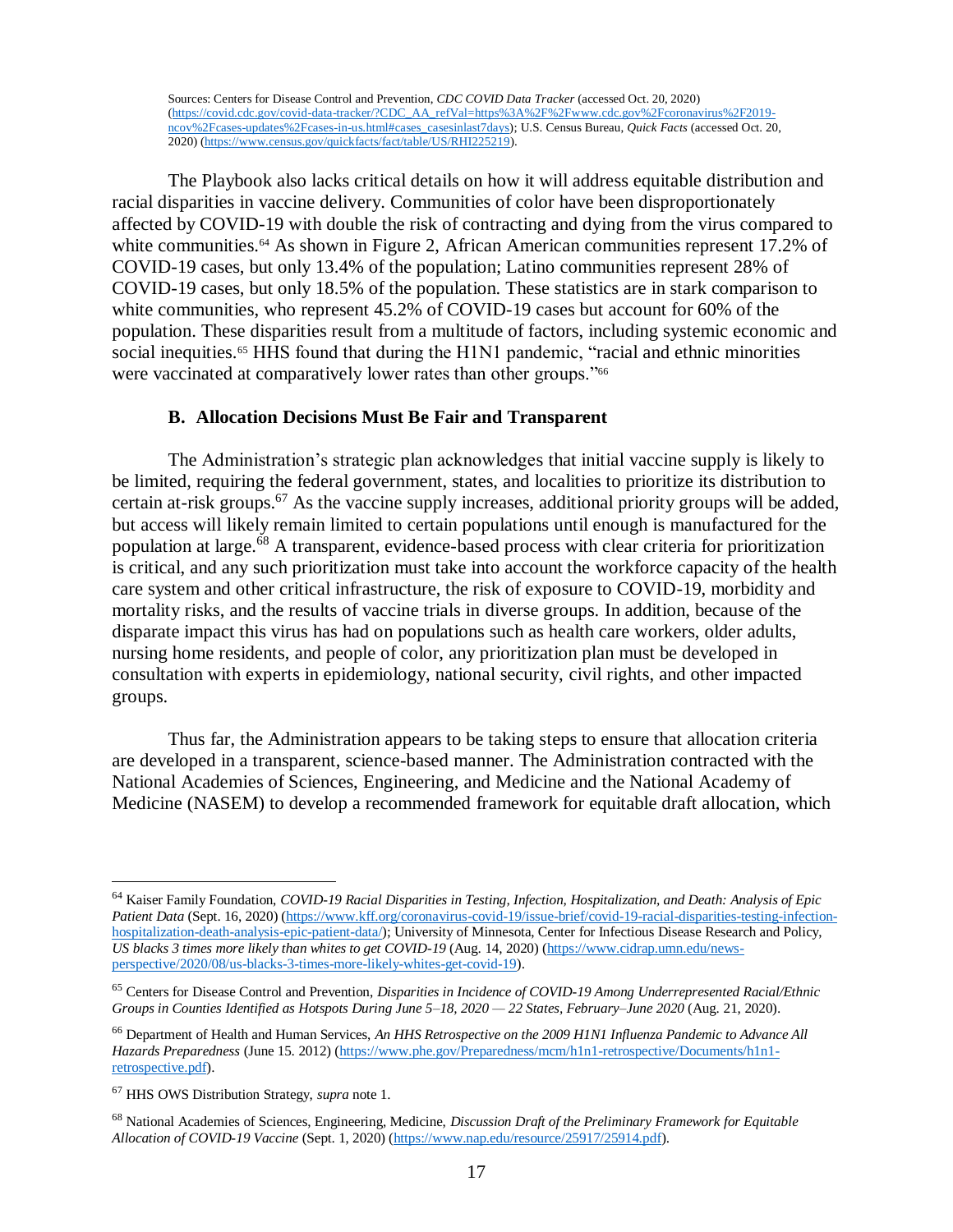was released on October 2, 2020.<sup>69</sup> This framework identifies tiers for vaccination prioritization, with frontline health care workers and the highest-risk individuals receiving top priority. The Playbook also describes groups that may be initially prioritized (e.g. the critical infrastructure workforce, including health care workers; people at increased risk of severe COVID-19; people in congregate settings), but does not prioritize among these groups.<sup>70</sup> The CDC's Advisory Committee on Immunization Practices (ACIP) is expected to review NASEM's framework, meet publicly to develop a prioritization strategy, and present that strategy to the CDC Director for adoption.<sup>71</sup> Because millions of Americans meet the Playbook criteria, federal guidance is needed quickly to help states determine how to allocate vaccines to those most in need.

## **IV. A COVID-19 VACCINE MUST BE FREE OF CHARGE AND ACCESSIBLE**

The federal government has made substantial investments in the development, manufacture, and distribution of potential COVID-19 vaccines, a financial risk that is critical to the health and safety of millions of Americans. While the government's role to mobilize and provide federal funding during a crisis is critical, it is also important that private industry, including pharmaceutical companies, not use taxpayer dollars to profit off of a pandemic. A vaccine cannot be effective if it not affordable and widely available to all populations.

## **A. Vaccines Must Be Free to All Americans**

In order for COVID-19 vaccines to turn the tide of the pandemic and allow more commercial activities to resume, they must be accessible to everyone. The Playbook commits that the federal government will provide COVID-19 vaccines and certain ancillary supplies "at no cost to enrolled COVID-19 vaccination providers" and, further, that the government will require that all providers "[a]dminister COVID-19 vaccine regardless of the vaccine recipient's ability to pay," a critical step in ensuring access.<sup>72</sup> However, any eventual cost presents a barrier to many individuals' ability to get a vaccine, and while Congress and the Administration have taken steps to ensure a vaccine is widely available free of charge to consumers, gaps remain.

In March 2020, Congress passed critical relief measures that have ensured large portions of the U.S. population will have access to a vaccine with no out of pocket costs. The *Families First Coronavirus Response Act* incentivized states to have Medicaid cover all COVID-19 vaccines without cost-sharing (e.g. co-pays or deductibles). Similarly, the *Coronavirus Aid, Relief, and Economic Security (CARES) Act* took steps to mandate Medicare coverage of COVID-19 vaccines and their administration without cost sharing.<sup>73</sup> However, the *CARES Act* language appears to apply only to vaccines licensed, not authorized for emergency use, by the FDA. As such, the Administration has raised concerns that Medicare may not cover costs for any vaccine administered under an EUA.<sup>74</sup>

<sup>69</sup> National Academies of Sciences, Engineering, Medicine, *Framework for Equitable Allocation of COVID-19 Vaccine* (2020) [\(http://nap.edu/25917\)](http://nap.edu/25917).

<sup>70</sup> CDC Vaccination Program Playbook, *supra* note 35.

<sup>71</sup> HHS OWS Distribution Strategy, *supra* note 1.

<sup>72</sup> CDC Vaccination Program Playbook, *supra* note 35.

<sup>73</sup> Coronavirus Aid, Relief, and Economic Security (CARES) Act, Pub. L. 116-136, Sec. 3713 (2020).

<sup>74</sup> *Medicare Wouldn't Cover Costs of Administering Coronavirus Vaccine Approved Under Emergency-Use Authorization*, Wall Street Journal (Sept. 23, 2020) [\(https://www.wsj.com/articles/medicare-wouldnt-cover-costs-of-administering-coronavirus](https://www.wsj.com/articles/medicare-wouldnt-cover-costs-of-administering-coronavirus-vaccine-approved-under-emergency-use-authorization-11600704447)[vaccine-approved-under-emergency-use-authorization-11600704447\)](https://www.wsj.com/articles/medicare-wouldnt-cover-costs-of-administering-coronavirus-vaccine-approved-under-emergency-use-authorization-11600704447).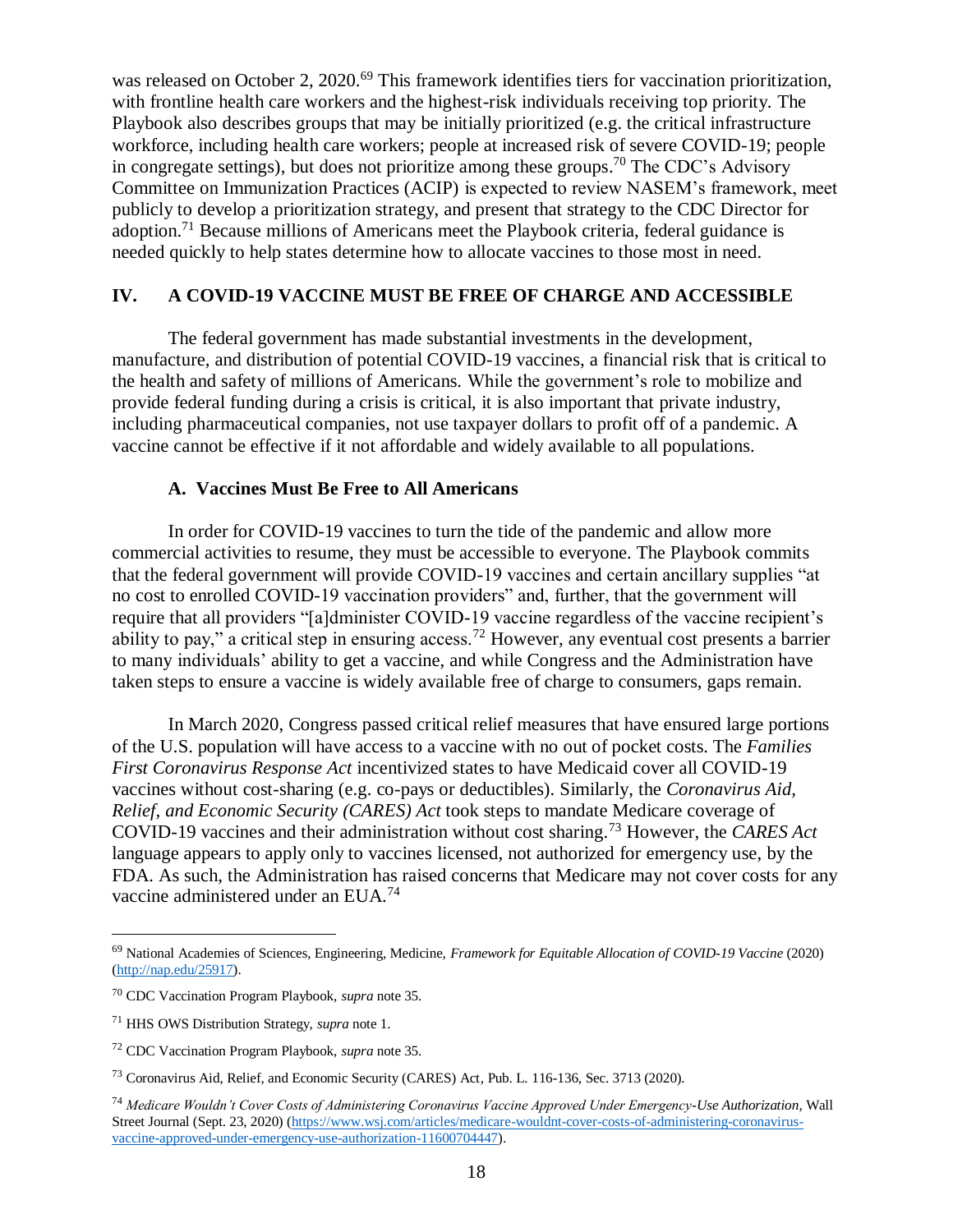Most private health insurance plans are also expected to cover a COVID-19 vaccine due to the *Patient Protection and Affordable Care Act (ACA)* and the *CARES Act*. Under the ACA, most private health insurance carriers must cover, without cost sharing, immunizations that have been recommended by ACIP – the *CARES Act* ensures this coverage would occur within 15 days of ACIP's recommendation.<sup>75</sup> However, a gap may exist for short-term plans, otherwise known as "junk" plans, which are exempted from ACA requirements, including the requirement to cover immunizations.<sup>76</sup> The Trump Administration has consistently promoted consumer uptake of these plans, despite the fact that they do not guarantee adequate coverage.<sup>77</sup>

The Administration has failed to articulate a plan for how uninsured and underinsured individuals will be able to receive a vaccine free of charge. Although the *CARES Act* provides funding that could be used to support immunization for the uninsured and underinsured, the Administration has not adequately specified which funds will be used, whether additional funding is needed, or whether providers will be guaranteed reimbursement.<sup>78</sup> Even when the government has purchased the vaccine, it remains unclear, in some cases, who will pay for vaccine administration – the Playbook simply states, "CDC will share more information about reimbursement claims for administration fees as it becomes available."<sup>79</sup> While other government programs should make the vaccine accessible for uninsured children and many uninsured adults, the Administration's commitment to filling this gap remains unclear.<sup>80</sup>

#### **B. Pharmaceutical Companies Should Not Be Allowed to Gouge Americans**

Although the federal government has already purchased large quantities of potential COVID-19 vaccine doses, after the public health emergency, COVID-19 vaccines will eventually be purchased through regular commercial channels. The federal government has provided significant funding for the development, manufacture, purchase, and distribution of potential COVID-19 vaccines, but it appears to leave unaddressed pharmaceutical companies' – or other third parties' – ability to place an exorbitant price tag on a federally funded vaccine once it is available for purchase in the commercial market. Funding from both the *Coronavirus Preparedness Response Supplemental Appropriations Act* and the *CARES Act* have allowed BARDA to enter into agreements with pharmaceutical companies to invest in COVID-19 vaccines.<sup>81</sup>

<sup>75</sup> 42 U.S.C. § 300gg-13.

<sup>76</sup> *Understanding Short-Term Limited Duration Health Insurance*, Kaiser Family Foundation (Apr. 23, 2018) [\(https://www.kff.org/health-reform/issue-brief/understanding-short-term-limited-duration-health-insurance/\)](https://www.kff.org/health-reform/issue-brief/understanding-short-term-limited-duration-health-insurance/).

<sup>77</sup> *See*, e.g., *Trump administration allows ACA subsidies for leaner health plans*, Washington Post (Oct. 22, 2018) [\(https://www.washingtonpost.com/powerpost/trump-administration-allows-aca-subsidies-for-leaner-health](https://www.washingtonpost.com/powerpost/trump-administration-allows-aca-subsidies-for-leaner-health-plans/2018/10/22/4b108d7a-d63b-11e8-83a2-d1c3da28d6b6_story.html)[plans/2018/10/22/4b108d7a-d63b-11e8-83a2-d1c3da28d6b6\\_story.html\)](https://www.washingtonpost.com/powerpost/trump-administration-allows-aca-subsidies-for-leaner-health-plans/2018/10/22/4b108d7a-d63b-11e8-83a2-d1c3da28d6b6_story.html).

<sup>78</sup> Coronavirus Aid, Relief, and Economic Security (CARES) Act, Pub. L. 116-136, Public Health and Social Services Emergency Fund.

<sup>79</sup> CDC Vaccination Program Playbook, *supra* note 35.

<sup>&</sup>lt;sup>80</sup> In October, Pfizer received FDA approval to enroll children over the age of 12 in its Phase III trials, which previously only included participants aged 16 and older. The other Phase III vaccine trials under Operation Warp Speed do not involve individuals younger than 18 years old. The timeline for availability of a COVID-19 vaccine for children remains unclear.

<sup>&</sup>lt;sup>81</sup> The Coronavirus Preparedness Response Supplemental Appropriations Act sets forth two affordability provisions on certain products purchased by the federal government, such as diagnostics, therapeutics, or vaccines. The first provision requires that purchases by the federal government are "in accordance with Federal Acquisition Regulation guidance on fair and reasonable pricing." The second provision grants the HHS Secretary authority to ensure COVID-19 vaccines, therapeutics, and diagnostics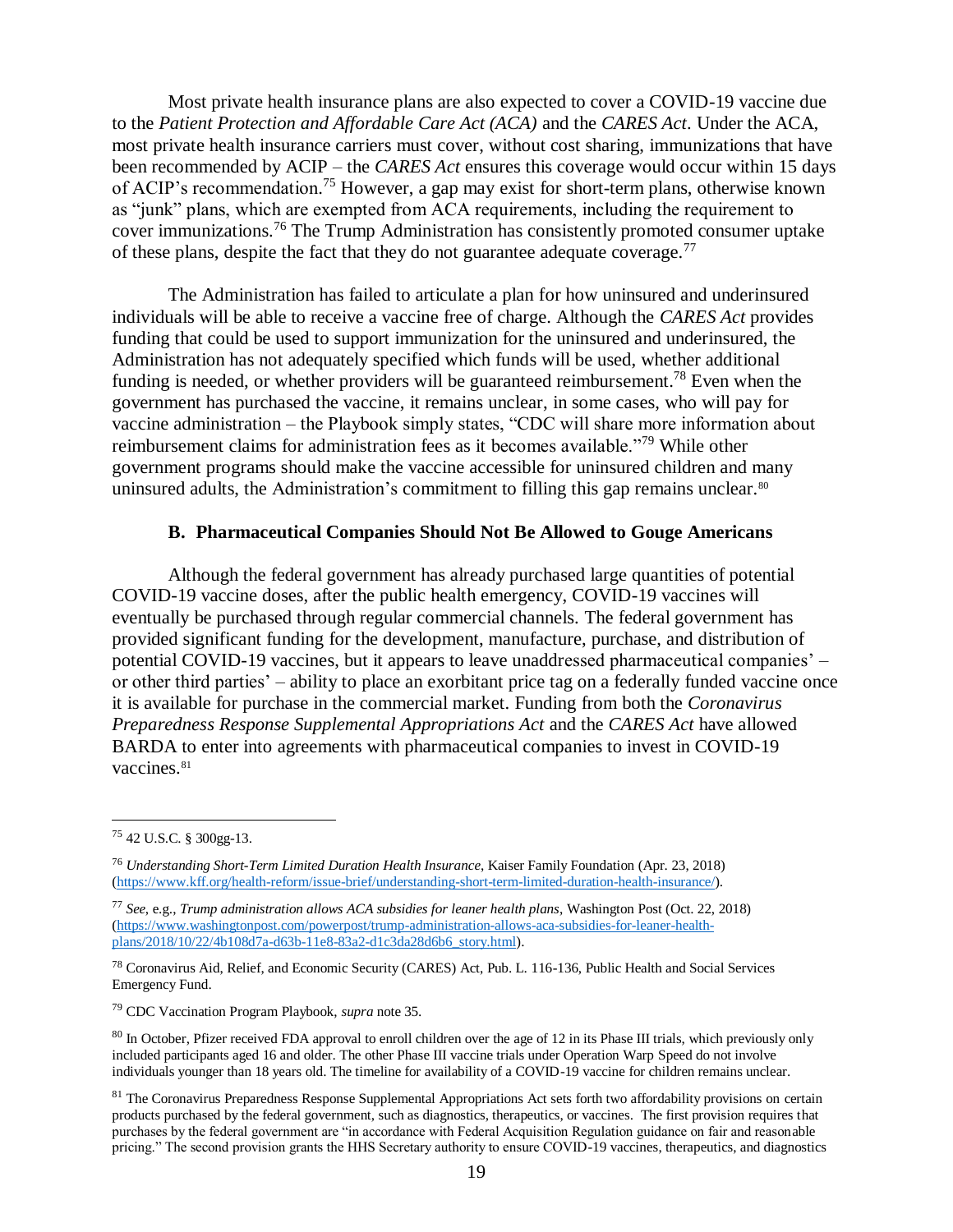As of September 1, 2020, the government has invested about \$12.6 billion for the expedited development, manufacture, purchase, and distribution of anticipated COVID-19 vaccines.<sup>82</sup> *See* Figure 3. This amount also includes ancillary supplies, like needles and syringes, discussed in Section III, that are necessary to administer a vaccine and the expansion of manufacturing capacity needed to package vaccines for delivery. The contracts and agreements outlining the federal government's pricing parameters, however, are not public, making it difficult to assess the actual pricing of COVID-19 vaccines.

| <b>Company</b>              | <b>Current</b><br><b>Phase</b> | <b>Amount</b>   | Date of<br><b>Contract</b>          | <b>Doses</b> |
|-----------------------------|--------------------------------|-----------------|-------------------------------------|--------------|
| AstraZeneca / Oxford        | Phase III                      | \$1.2 billion   | May 20, 2020                        | 300 million  |
| Janssen Pharmaceuticals,    | Phase III                      | \$456 million   | February 11, 2020                   | Development  |
| Inc. (Johnson $& Johnson$ ) |                                | \$1 billion     | August 5, 2020                      | 100 million  |
| Moderna, Inc.               | Phase III                      | \$955 million   | April, May, and<br><b>July 2020</b> | Development  |
|                             |                                | \$1.5 billion   | August 11, 2020                     | 100 million  |
| Pfizer, Inc. / BioNTech     | Phase III                      | $$1.95$ billion | July 21, 2020                       | 100 million  |
|                             | Phase $I / II$                 | \$30.78 million | April 10, 2020                      | Development  |
| Sanofi / GSK                |                                | \$2.04 billion  | July 30, 2020                       | 100 million  |
| Novavax, Inc.               | Phase I                        | \$1.6 billion   | July 6, 2020                        | 100 million  |
| Merck / IAVI                | Phase I                        | \$38 million    | April 15, 2020                      | Development  |

 **Figure 3: U.S. Government Investments in Vaccine Development or Doses as of Sept. 1, 2020**

Source: Biomedical Advanced Research and Development Authority, BARDA's Rapidly Expanding COVID-19 Medical Countermeasure Portfolio (accessed Oct. 20, 2020)

[\(https://www.medicalcountermeasures.gov/app/barda/coronavirus/COVID19.aspx?filter=vaccine\)](https://www.medicalcountermeasures.gov/app/barda/coronavirus/COVID19.aspx?filter=vaccine).

Recent reports indicate that DOD and BARDA have utilized "Other Transaction" authority to invest in the development and manufacture of a vaccine. This authority allows the government, in limited circumstances, to sidestep traditional contracting procedures, including certain intellectual property protections and other Federal Acquisition Regulation (FAR) requirements. <sup>83</sup> Although there can be benefits to utilizing Other Transaction authority when circumstances are appropriate, many questions remain about how BARDA and DOD have executed these agreements and what guardrails are in place to ensure affordable vaccine pricing. Furthermore, the manner in which Other Transaction authority is executed can make it more

 $\overline{a}$ developed using federal funds are "affordable in the commercial market," referring to the Secretary's ability to invoke certain authorities that would allow the federal government to issue a patent to a third party manufacturer in limited circumstances.

<sup>82</sup> Government Accountability Office, *COVID-19: Federal Efforts Could Be Strengthened by Timely and Concerted Actions* (GAO-20-701) (Sept. 21, 2020).

<sup>83</sup> *How Operation Warp Speed's Big Vaccine Contracts Could Stay Secret*, National Public Radio (Sept. 29, 2020) [\(https://www.npr.org/sections/health-shots/2020/09/29/917899357/how-operation-warp-speeds-big-vaccine-contracts-could-stay](https://www.npr.org/sections/health-shots/2020/09/29/917899357/how-operation-warp-speeds-big-vaccine-contracts-could-stay-secret)[secret\)](https://www.npr.org/sections/health-shots/2020/09/29/917899357/how-operation-warp-speeds-big-vaccine-contracts-could-stay-secret).